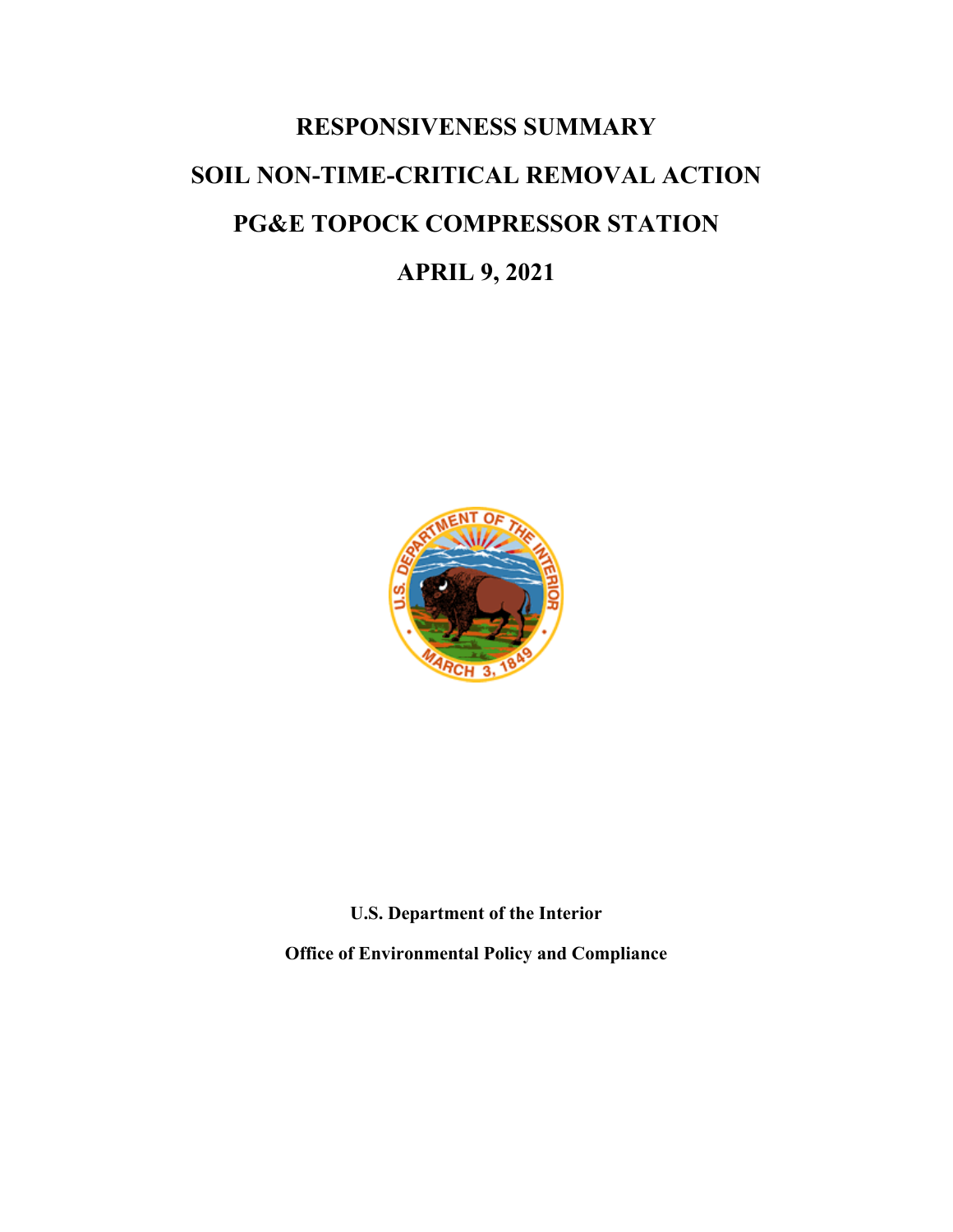# Table of Contents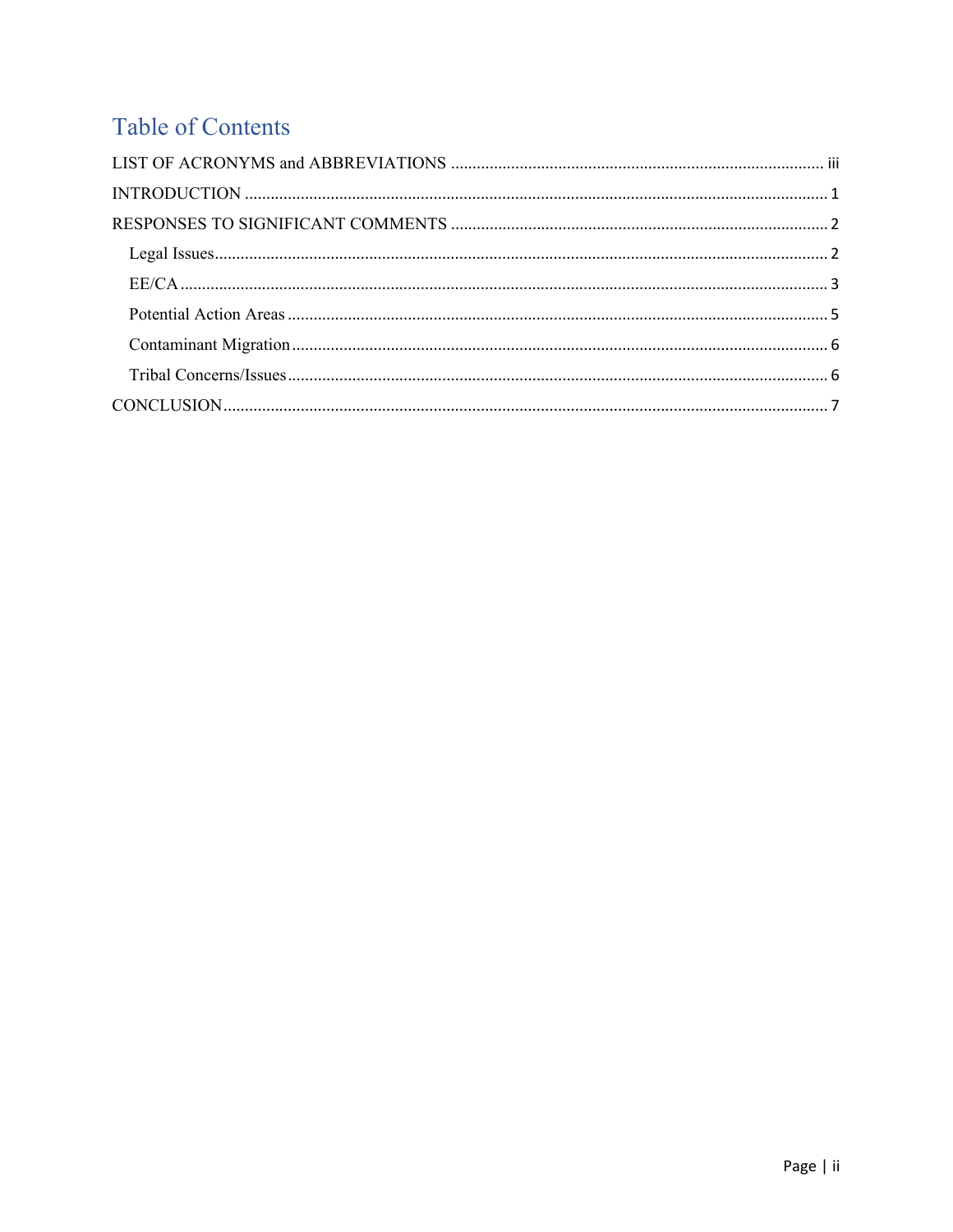# <span id="page-2-0"></span>LIST OF ACRONYMS and ABBREVIATIONS

| AM             | <b>Action Memorandum</b>                                              |
|----------------|-----------------------------------------------------------------------|
| <b>AOC</b>     | Area of Concern                                                       |
| <b>ARAR</b>    | applicable or relevant and appropriate requirements                   |
| <b>BCW</b>     | <b>Bat Cave Wash</b>                                                  |
| <b>BLM</b>     | U.S. Bureau of Land Management                                        |
| <b>CCR</b>     | California Code of Regulations                                        |
| <b>CEQA</b>    | California Environmental Quality Act                                  |
| <b>CERCLA</b>  | Comprehensive Environmental Response, Compensation, and Liability Act |
| <b>CFR</b>     | Code of Federal Regulations                                           |
| <b>CHPMP</b>   | Cultural and Historic Property Management Plan                        |
| CMS/FS         | corrective measures study/feasibility study                           |
| COC            | constituent of concern                                                |
| Cr(T)          | total chromium                                                        |
| Cr (VI)        | hexavalent chromium                                                   |
| <b>CSM</b>     | conceptual site model                                                 |
| <b>CWG</b>     | <b>Consultative Work Group</b>                                        |
| <b>DOI</b>     | U.S. Department of the Interior                                       |
| dioxins/furans | dioxins and furans                                                    |
| <b>DTSC</b>    | California Department of Toxic Substances Control                     |
| EE/CA          | <b>Engineering Evaluation/Cost Analysis</b>                           |
| <b>HHERA</b>   | human health and ecological risk assessment                           |
| <b>HNWR</b>    | Havasu National Wildlife Refuge                                       |
| <b>NCP</b>     | National Contingency Plan                                             |
| <b>NTCRA</b>   | non-time-critical removal action                                      |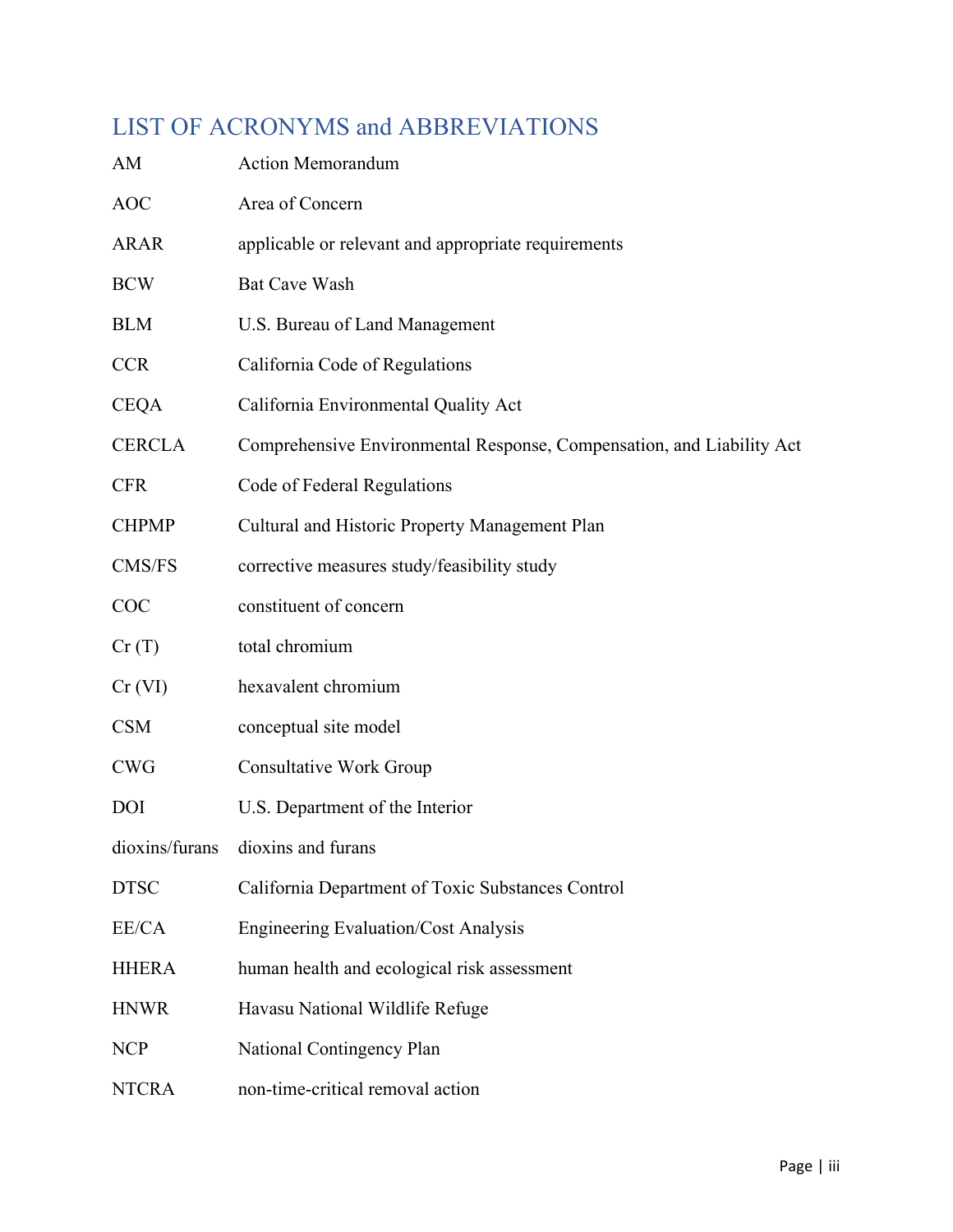| PA            | Programmatic Agreement                             |  |  |  |
|---------------|----------------------------------------------------|--|--|--|
| PAA           | potential action area                              |  |  |  |
| PG&E          | Pacific Gas and Electric Company                   |  |  |  |
| <b>RAG</b>    | removal action goal                                |  |  |  |
| <b>RAO</b>    | removal action objectives                          |  |  |  |
| <b>RBRG</b>   | risk-based remedial goals                          |  |  |  |
| <b>RBC</b>    | risk-based concentration                           |  |  |  |
| <b>RCRA</b>   | Resource Conservation and Recovery Act             |  |  |  |
| <b>RFI/RI</b> | RCRA facility investigation/remedial investigation |  |  |  |
| Site          | <b>Topock Compressor Station Remediation Site</b>  |  |  |  |
| <b>SWMU</b>   | solid waste management unit                        |  |  |  |
| <b>TBC</b>    | to-be-considered                                   |  |  |  |
| <b>TCP</b>    | traditional cultural property                      |  |  |  |
| <b>TCS</b>    | <b>Topock Compressor Station</b>                   |  |  |  |
| <b>TEQ</b>    | toxicity equivalent                                |  |  |  |
| <b>TWG</b>    | <b>Technical Work Group</b>                        |  |  |  |
| <b>USC</b>    | U.S. Code                                          |  |  |  |
| <b>USEPA</b>  | U.S. Environmental Protection Agency               |  |  |  |
| <b>USFWS</b>  | U.S. Fish and Wildlife Service                     |  |  |  |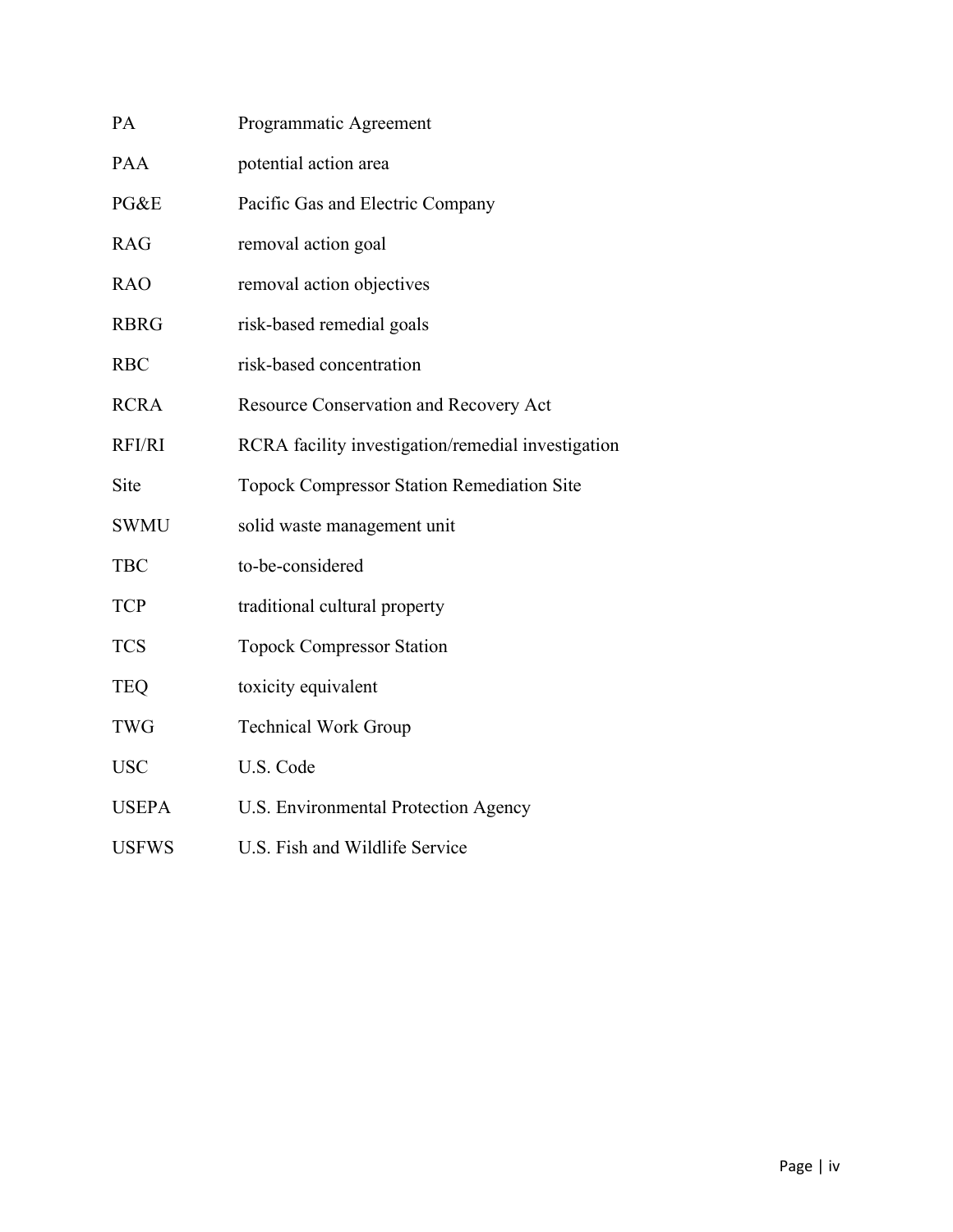### <span id="page-4-0"></span>INTRODUCTION

This Responsiveness Summary of the Action Memorandum ("AM") summarizes comments on the Engineering Evaluation/Cost Analysis ("EE/CA") and supporting documentation received during the tribal consultation and public comment period on the proposed Soil Non-Time-Critical Removal Action ("NTCRA") for the Pacific Gas and Electric ("PG&E") Topock Compressor Station Remediation Site ("Site") and the Department of the Interior's (the "Department's" or "DOI's") responses to those comments. The Responsiveness Summary was prepared in accordance with the requirements of the Comprehensive Environmental Response, Compensation, and Liability Act ("CERCLA"), as amended, 40 CFR Section 300.415(n)(iii) of the National Oil and Hazardous Substances Pollution Contingency Plan ("NCP") and related guidance documents.

On October 30, 2018, DOI directed PG&E in an Approval Memorandum to conduct an EE/CA to evaluate the need for an NTCRA to address contaminated soil and to evaluate and select technologies and remedial alternatives. The EE/CA public/stakeholder comment period for the draft EE/CA was held from June 3, 2020 to August 5, 2020. No public meetings were held due to the COVID-19 pandemic restrictions on gatherings. Comments were received from DTSC and Metropolitan Water District of Southern California (MWD). On June 3, 2020, the Bureau of Land Management ("BLM") initiated Section 106 consultation with nine tribes concerning the EE/CA. Comments were accepted from interested tribes through August 21, 2020. A consultation meeting between the Federal agencies and representatives from interested tribes was held on August 11, 2020 via conference call. Comments were received from the Fort Mojave Indian Tribe on August 20, 2020 with concurrence from the Fort Yuma Quechan Tribe on August 21, 2020. Final responses were provided to DTSC and MWD on November 3, 2020 and draft responses to the Tribes were provided on December 4, 2020. The agencies received responses to the DOI Response to Comment from Fort Mojave Indian Tribe on January 12, 2021, with concurrence from the Cocopah Indian Tribe Cultural Resource Department on January 13, 2021, the Quechan Indian Tribe Historic Preservation Office on January 14, 2021 and the Hualapai Department of Cultural Resources on January 19, 2021. Meetings were held between the Federal agencies and Tribes on February 12 and February 24, 2021 to discuss the remaining issues.

The Human Health and Ecological Risk Assessment ("HHERA") was conducted for the Site, as part of the CERCLA process. The purpose of the HHERA was to use environmental sample data to identify constituents of concern ("COCs"), provide an estimate of how and to what extent human and ecological receptors might be exposed to these chemicals, and provide an assessment of the health effects associated with these chemicals (Arcadis, 2019). The HHERA was made available to the public and was accepted by the California Department of Toxic Substances Control ("DTSC") and DOI on May 29, 2020.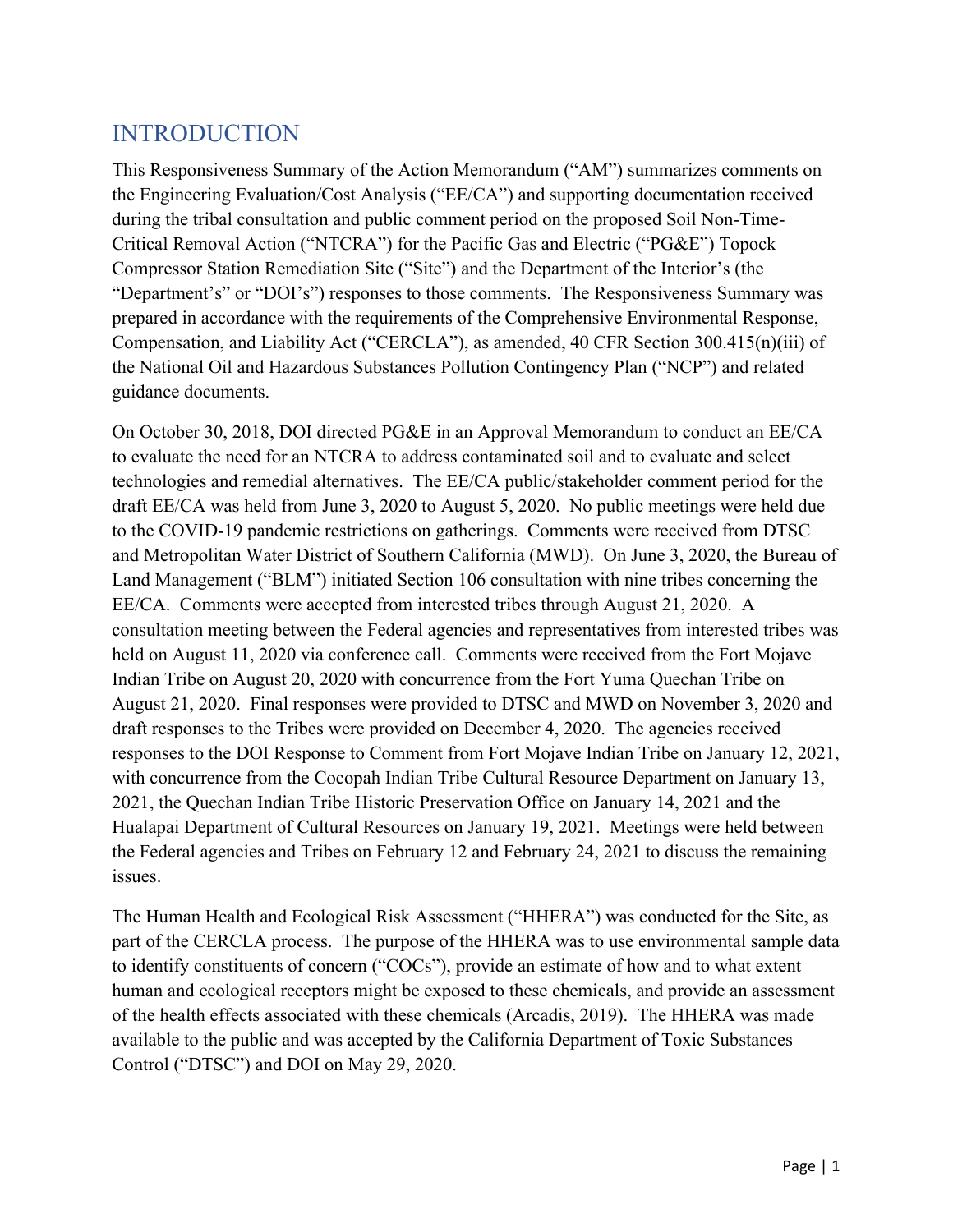Soil and related investigation activities covered fifteen areas located outside the Compressor Station fence line and twenty-seven areas located inside the Compressor Station fence line. The perimeter areas adjacent to the fence line and the storm drains leading from the Compressor Station to areas outside the fence line were also included in the investigation. Soil sampling and related soil investigation field work was completed between December 2015 and March 2016, January through March 2017, and the latter part of April 2017. The soil Resource Conservation and Recovery Act ("RCRA") facility investigation/remedial investigation ("RFI/RI") results are presented in the Draft RFI/RI Report Volume 3. The draft RFI/RI was made available to the agencies, stakeholders and tribes on December 09, 2019. PG&E received comments on the draft RFI/RI from DOI, DTSC, and the Fort Mojave Indian Tribe. Comment resolution meetings were held on December 9/10, 2020. PG&E is revising the document to address the comments and responses. The revised draft will then be submitted for a second agency, tribe and stakeholder review in 2021.

# <span id="page-5-0"></span>RESPONSES TO SIGNIFICANT COMMENTS

Below is a summary of comments received from the stakeholders and Tribes during the public comment period and DOI's response to those comments. Similar comments have been summarized and addressed together. The full text of all written comments received during the comment period, and DOI's responses to those comments, have been included in the Administrative Record. Comments submitted during the tribal consultation and public comment period addressing issues other than the NTCRA, while not specifically addressed in this Responsiveness Summary, are included in the Administrative Record for this removal action decision.

Comments have been organized into the following categories:

- Legal Issues (Policy Issues, Applicable or Relevant and Appropriate Requirements ("ARARs"), CERCLA Requirements and Issues)
- EE/CA (Removal Action Objectives, Risk-based Remedial Goals, Technology Evaluation and Alternative Development, Implementability)
- Potential Action Areas
- Contaminant Migration
- Tribal Concerns/Impacts

#### <span id="page-5-1"></span>Legal Issues

*Several DTSC comments identified that characterization and management of waste should be done in accordance with California hazardous waste regulations.*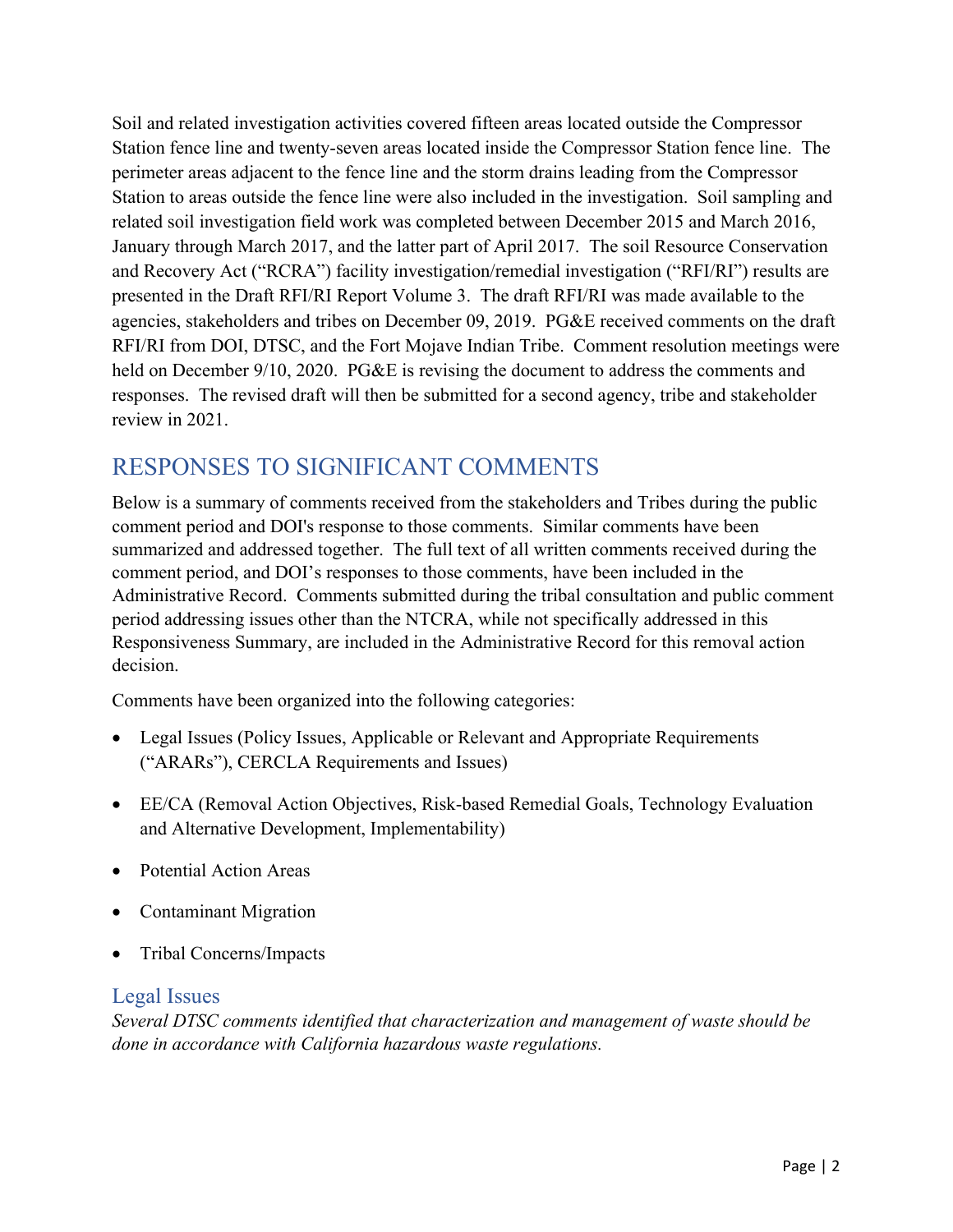Response: California Code of Regulations ("CCR"), Title 22, Hazardous Waste Control Law and Regulations (22 CCR Division 4.5, Chapters 11, 12, 14, 18) are listed as ARARs and PG&E is responsible for adhering to these regulations in implementing the removal action.

*The Fort Mojave Indian Tribe suggested that both the current Soils California Environmental Quality Act ("CEQA") evaluation (identifying both total number of samples and soil sampling mitigation measures) and a proposed CEQA- equivalent evaluation on the EE/CA are BOTH ARARs as defined under CERCLA because the CEQA process is State of California-requirement.*

Response: CEQA ensures California public agencies consider the environment when making decisions. CEQA is triggered when a California public agency must undertake or authorize a discretionary action that may cause a physical change to the environment. DTSC is not undertaking or authorizing the EE/CA or the proposed removal action; therefore, CEQA is not an ARAR for this action.

*The Fort Mojave Indian Tribe suggested that federal laws protecting tribal interests; including but not limited to, The Historic Preservation Acts, Archaeological Resources Protection Act, Native American Graves Protection and Repatriation Act, Executive Order 11593, and any State of California requirements for the protection of Tribal Lands, were not adequately addressed in the EE/CA.*

Response: The cited Acts and Orders are included as ARARs in the Topock Soil EE/CA. Any action proposed for implementation must satisfy ARARs or a waiver must be granted. Additionally, Topock documents developed between the Tribes, SHPO, ACHP and BLM, specifically the Programmatic Agreement and the Cultural and Historic Properties Management Plan, are TBCs and identify how these ARARs are implemented at the Site. Additional information regarding the application of ARARs/TBCs to the removal action will be described in the Removal Action Work Plan (RAWP). Tribal consultation on the RAWP will provide an additional opportunity for input on the application of ARARs and protection of cultural resources.

#### <span id="page-6-0"></span>EE/CA

*Several comments suggested that there was not sufficient evidence of risk posed by contaminants at the site to justify a soil removal action.*

Response: The potential for unacceptable risk was identified in the HHERA as being driven by dioxin/furan and hexavalent chromium for human health; and by dioxin/furan, total chromium, and copper for ecological receptors in nine localized areas within Solid Waste Management Unit 1 ("SWMU 1"), Area of Concern (AOC) 9, and AOC 10.

#### *Several comments suggested that there is insufficient information within the EE/CA to show that identified potential action areas ("PAAs") are point sources for migration of contaminants.*

Response: The Site Conceptual Model ("CSM") and data found in the draft RFI//RI report provide support and evidence regarding the transport of material and contamination down the washes and toward the Colorado River. The CSM is summarized in Section 2.3.3 of the EE/CA and in Exhibit 2-1. Evidence of flooding and significant mass movement of material in washes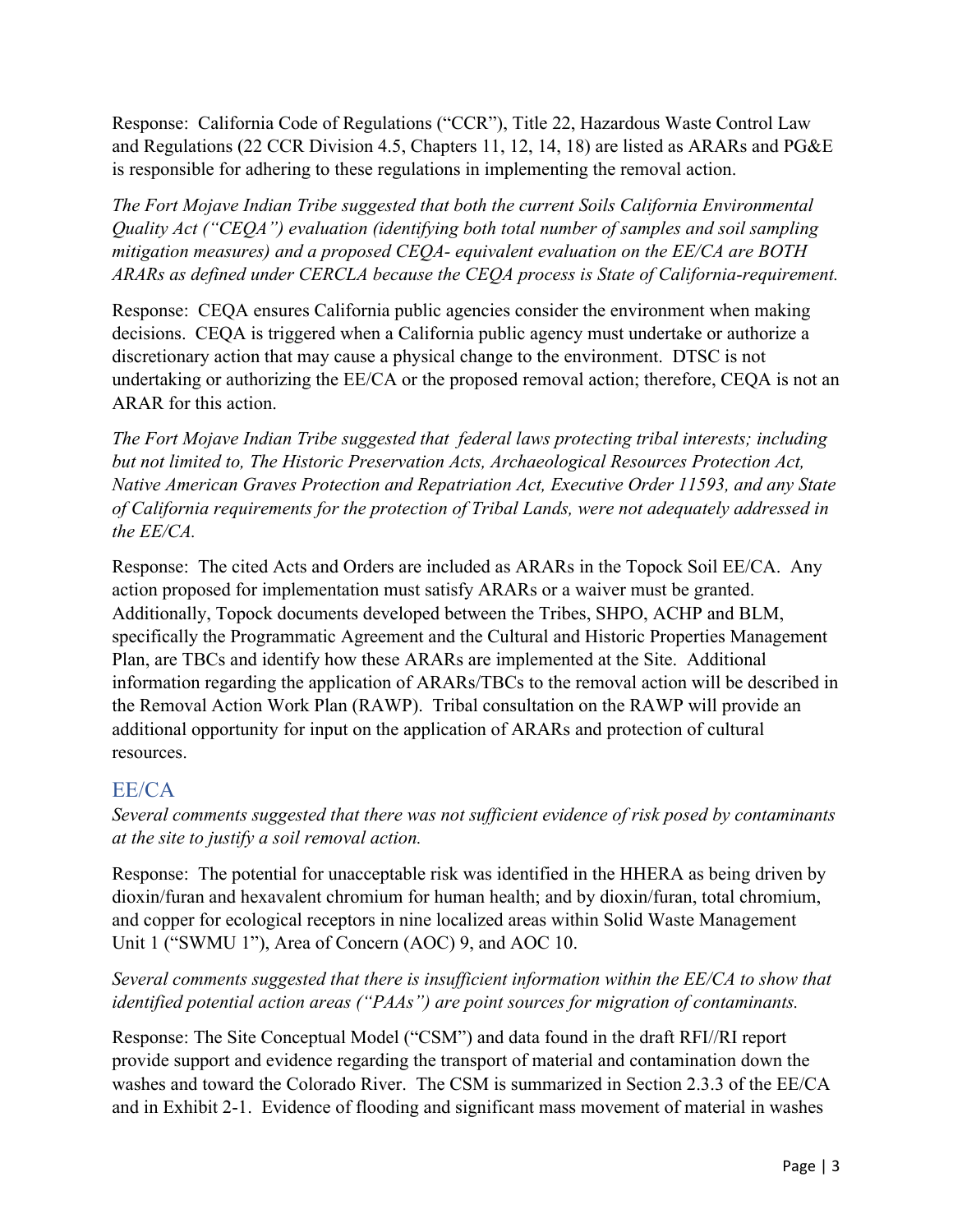was highlighted by the damage to wells in Bat Cave Wash ("BCW") and transport of material from upgradient areas and a nearby quarry. The continued scouring and mobilization of contamination from source areas (areas of high concentration of contaminants) to areas of less contamination qualifies as a release. The selected PAAs are considered potential sources for continued migration of contaminants and a threat of release to the Havasu National Wildlife Refuge ("HNWR").

*Several comments identified that the acceptable cancer risk ranges considered for cleanup criteria are 1 x 10-6 to 1 x 10-4, which provides an allowable risk range for risk managers to use in making decisions. The comments noted that the EE/CA Report used the most conservative number, 1 x 10-6 , as a bright line for cleanup actions and requested that DOI explain how the use of the most conservative cleanup values represents Tribal interests at the Topock Site.*

Response: U.S. Fish and Wildlife Service ("USFWS") supports the soil clean-up efforts as determined by the 10<sup>-6</sup> risk level. Reducing the target risk level for humans for hexavalent chromium ("Cr (VI)") and dioxins and furans ("dioxins/furans") would not significantly reduce the amount of soil removed as ecological risk-based remedial goals ("RBRGs") for Total Chromium and dioxins/furans would then be used. The Federal agencies have considered Tribal interests in the EE/CA by only targeting areas of contamination that are considered significant sources rather than point by point cleanup thereby reducing the overall impact to the Site. Additionally, the preferred alternative (Alternative 3 – Excavation, Mechanical Separation, Offsite Disposal of Fines, and Reuse of Coarse Material) reduces the amount of soil removed from the Site, a factor which the Tribes have emphasized as important throughout the cleanup process.

The Federal agencies recognize that the area outside the compressor station will continue to be used for recreation and Tribal uses. We also acknowledge that the Tribes' goal is to reduce, to the greatest extent possible, impacts to the Site during remedial activity. In consideration of the Tribes comments, USFWS will agree to reduce the human health cleanup level to 10<sup>-5</sup> for the PAAs for contamination below 2'. For these locations, the cleanup numbers will then be based on the human health risk level of  $10^{-5}$  for Cr(VI), the ecological RBRGs for dioxin/furans, Cr(T) and Cu and the RBCs for lead, mercury, molybdenum, and zinc. Clean up of the top two feet of the PAAs to the  $10^{-6}$  human health standard for Cr(VI) and dioxin/furan and the ecological cleanup values for Cr(T) and Cu will remain. This action will address those locations identified in the HHERA as posing the most risk. The Federal agencies will continue to seek ways to address Tribal interests during the development and implementation of the RAWP.

*Several comments were raised regarding the No Action Alternative, requesting that consideration be given to the remedial process currently underway for soil and modifying the No Action Alternative to include soil cleanup within the RFI/RI.*

Response: The No Action alternative is clearly defined in guidance and regulation. Under this alternative, the Federal agencies would undertake no activity toward cleanup or risk mitigation. The No Action alternative analysis provides a benchmark or baseline to allow decision makers and the public to compare the levels of environmental effects of the alternatives. The No Action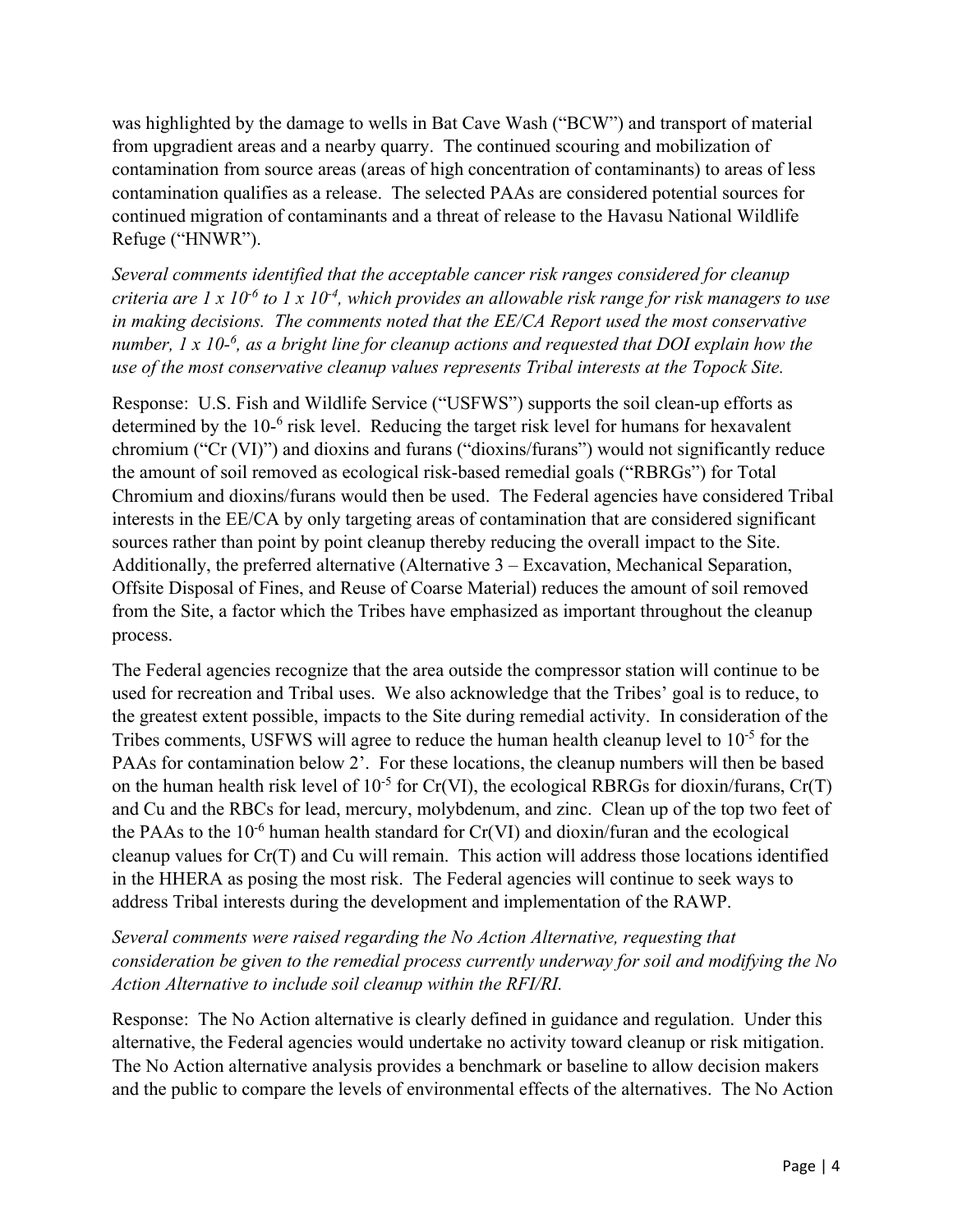alternative would also be included within the alternative analysis in a soil Corrective Measures Study/Feasibility Study. Although a no-action alternative may include some type of environmental monitoring, actions taken to reduce the potential for exposure are not included as a component of the no-action alternatives.

#### *The Fort Mojave Indian Tribe requested that an additional removal action alternative be included and evaluated in the EE/CA Report. This alternative would be "Removal of Visible Debris".*

Response: The proposed alternative of removal of visible debris, associated with hazardous substances as required under CERCLA, was included as suggested by the Tribe. This alternative received the same analysis as the original alternatives. The EE/CA identifies that alternative was not carried forward as it does not satisfy Removal Action Objectives ("RAOs") 1 or 2 since it does not reduce human and ecological risk related to the contaminants in locations identified in the HHERA nor does it address significantly elevated concentrations of contaminants outside the TCS in or adjacent to wash areas that are within, or have the potential to migrate to, the HNWR.

*Conflicting comments were identified regarding the preference of alternatives. DTSC believes Alternative 2 would be the most effective in reducing the Toxicity, Mobility and Volume of the contaminants because all potential contaminants above the Removal Action Goals would be removed but acknowledges that Alternative 3 appears to provide a balance by reducing the amount of material to be disposed off-site and the Tribal cultural preference. The Fort Mojave Indian Tribe suggests that they would support removal of debris only to minimize the disruption and impacts to the site, an area known to be culturally significant to several Tribes.*

Response: Although complete removal of contaminated soil in the PAAs (Alternative 2) would be the most effective alternative and ensure that the maximum amount of soil above the RAGs is removed from the Site, it does not take Tribal interests and values into consideration. As noted in the above response, removal of debris only does not significantly reduce human and ecological risk nor the potential for continued migration of contamination. Alternative 3 (Excavation, Mechanical Separation, Offsite Disposal of Fines, and Reuse of Coarse Material) minimizes the volume of soil removed from the Site while reducing contaminant levels to below RAGs.

#### <span id="page-8-0"></span>Potential Action Areas

*Several DTSC comments identified additional sample locations or AOCs to include in the PAAs based on high concentrations of hexavalent chromium, copper, or dioxins/furans.*

Response: DOI evaluated the suggested sample locations or areas and agreed to include the following locations within the PAAs:

• AOC 16 – Former Sand Blast shelter has high concentrations of copper. It is easily identifiable, located on the perimeter of the fence line, and can easily migrate offsite towards BCW. Additionally, AOC 16 concentrations of copper (1,500 mg/kg) are greater than 10 times the RAG for copper. AOC 16 will be identified for removal in the EE/CA under RAO 3.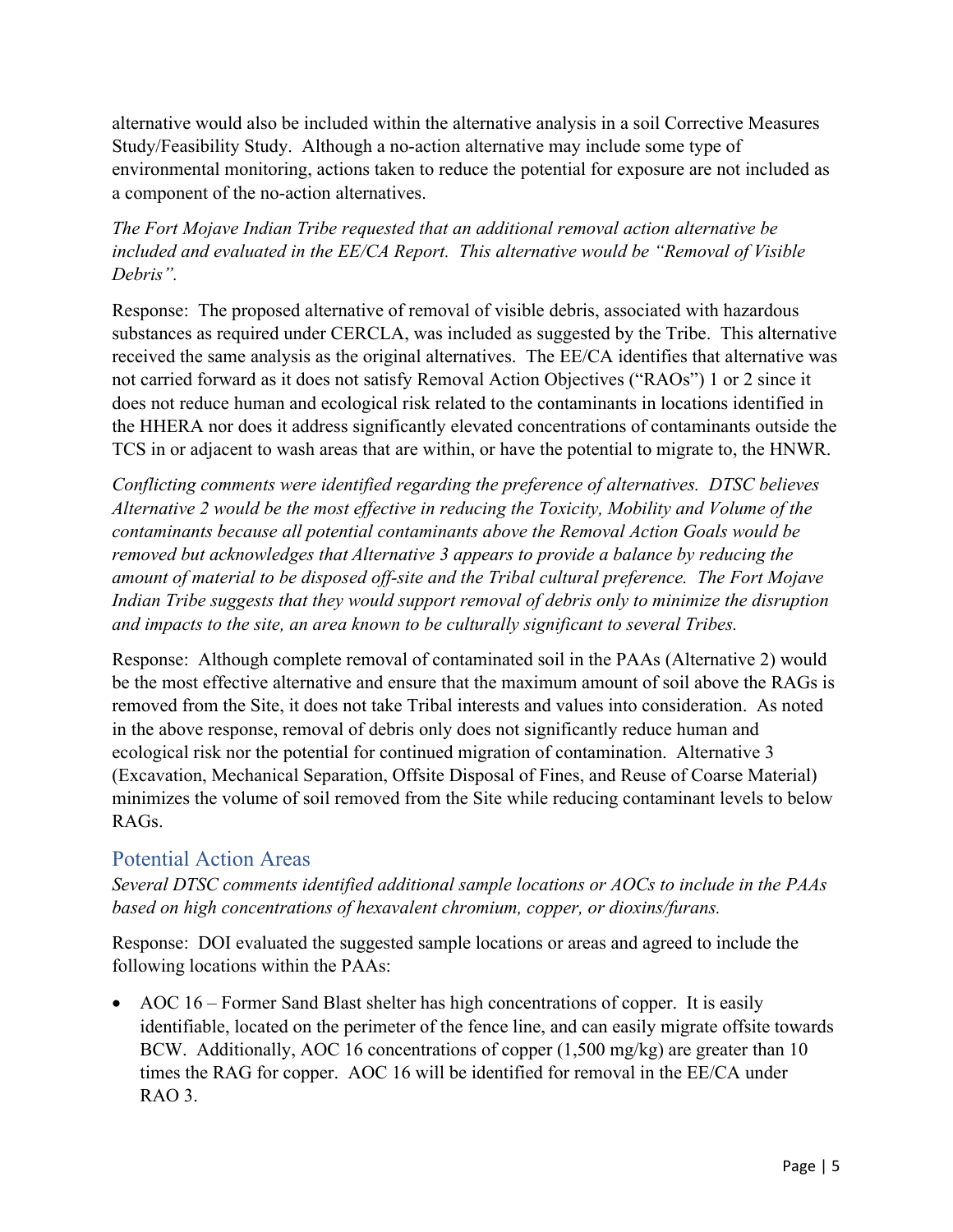- SWMU1-29 and SSB-5 (SWMU1 PAA#1), AOC10-c1 (AOC-10, PAA#2), PA-18 (AOC10, PAA#1), AOC 27-50 (AOC 27, PAA#1) are at the edges of the of the previously defined PAAs and will be included in the EE/CA for assessment during the removal action implementation.
- SWMU1-WP-6h will be included in the EE/CA and removed under RAO 3 criteria if white powder is present.

The other seven identified locations were not considered to be significant sources based on considerations regarding potential volume of soil, low factors of exceedance  $(< 10x$ ) in comparison to the Removal Action Goal ("RAG"), or current Site conditions. Additionally, the removal of AOC 13 is beyond the scope of this NTCRA due to the need for stabilization analysis for the slope and the proximity to TCS infrastructure.

#### <span id="page-9-0"></span>Contaminant Migration

*Conflicting concerns regarding the potential for contaminant migration to the Colorado River were identified during the comment period.*

Response: With respect to AOC 1/SWMUI 1, the presence of thick vegetation, the widening of BCW channel, and the partial blockage of flow by National Trails Highway greatly reduces the energy of flow during runoff events, resulting in deposition of entrained soil within the vegetated area at the downstream end of BCW. Soil sampling was performed in the area of dense vegetation near the mouth of BCW (Tamarisk area) and dioxins/furans were detected indicating contamination has migrated from inland sources. Sediment sampling was performed at the mouth of BCW where it meets the Colorado River and no exceedances of preliminary screening levels were detected. Removal of significant sources upstream of the Tamarisk area will further ensure protection of the river as a source of drinking water.

#### *Conflicting issues regarding the potential for Cr (VI) migration to groundwater were identified during the review of comments from stakeholders and Tribes.*

Response: Vadose zone modeling concluded that soil contamination does not pose a current or future threat to groundwater in BCW. However, a current Technical Working Group ("TWG") discussion topic is exploring the potential for soil contamination to act as a continuous source to groundwater from areas on the TCS and BCW.

#### <span id="page-9-1"></span>Tribal Concerns/Issues

#### *Several comments discuss whether Tribal concerns were considered.*

Response: The Tribes have been engaged in the cleanup process, including development and implementation of the Soil Investigation Work Plan, the HHERA development, review of the Draft EE/CA, and participation in the three EE/CA Consultation meetings. The Tribes are also active in regular Consultative Work Group ("CWG") and TWG meetings, often presenting information to regulators for consideration during these meetings. The Federal agencies have an understanding of the importance of the area to the Tribes and recognize that reducing physical impacts to the Site should be considered throughout the cleanup process. BLM has determined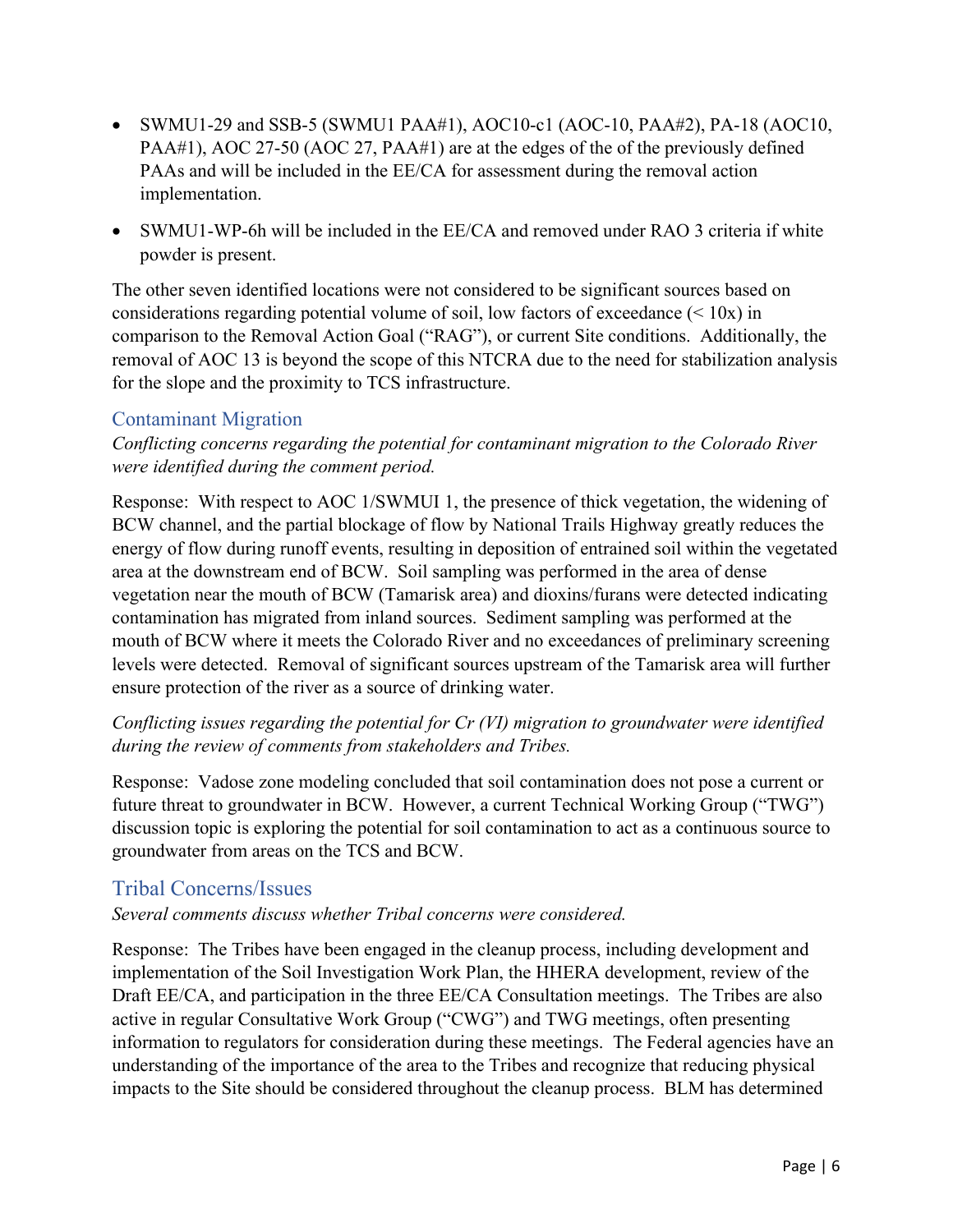that a traditional cultural property ("TCP") or property of traditional religious and cultural significance lies with within the Site Area of Potential Effect and is eligible for inclusion on the National Register of Historic Places. Efforts to minimize the amount of disturbance were considered in the selection of the PAAs, analysis of the alternatives within the EE/CA, and selection of the preferred alternative. Additionally, in consideration of the Tribes comments, USFWS will agree to reduce the human health cleanup level from  $10^{-6}$  to  $10^{-5}$  for the PAAs for Cr(VI) and dioxin/furan contamination below two feet. Continued efforts to reduce other physical impacts during the NTCRA will occur during the development and implementation of the RAWP. The Federal agencies will seek additional input from the Tribes throughout this process.

## <span id="page-10-0"></span>**CONCLUSION**

DOI and USFWS sincerely appreciate the comments submitted by the stakeholders and Tribes and the opportunities that the Federal agencies had to meet with Tribal representatives and consultants to receive input regarding the EE/CA and to discuss Site issues and responses to comments received on the EE/CA. DOI and USFWS believe this responsiveness summary addresses the significant comments regarding the EE/CA and meets the requirements of the NCP and CERCLA.

In summary, DOI/USFWS believe that the comments received do not substantively alter the conclusion of the EE/CA insofar as the recommended alternative, Alternative  $3 - Exervation$ , Mechanical Separation, Offsite Disposal of Fines, and Reuse of Coarse Material, is the most protective alternative with respect to human health and the environment and compliance with ARARs, is the highly implementable, and cost effective long-term action to address the identified soil contamination.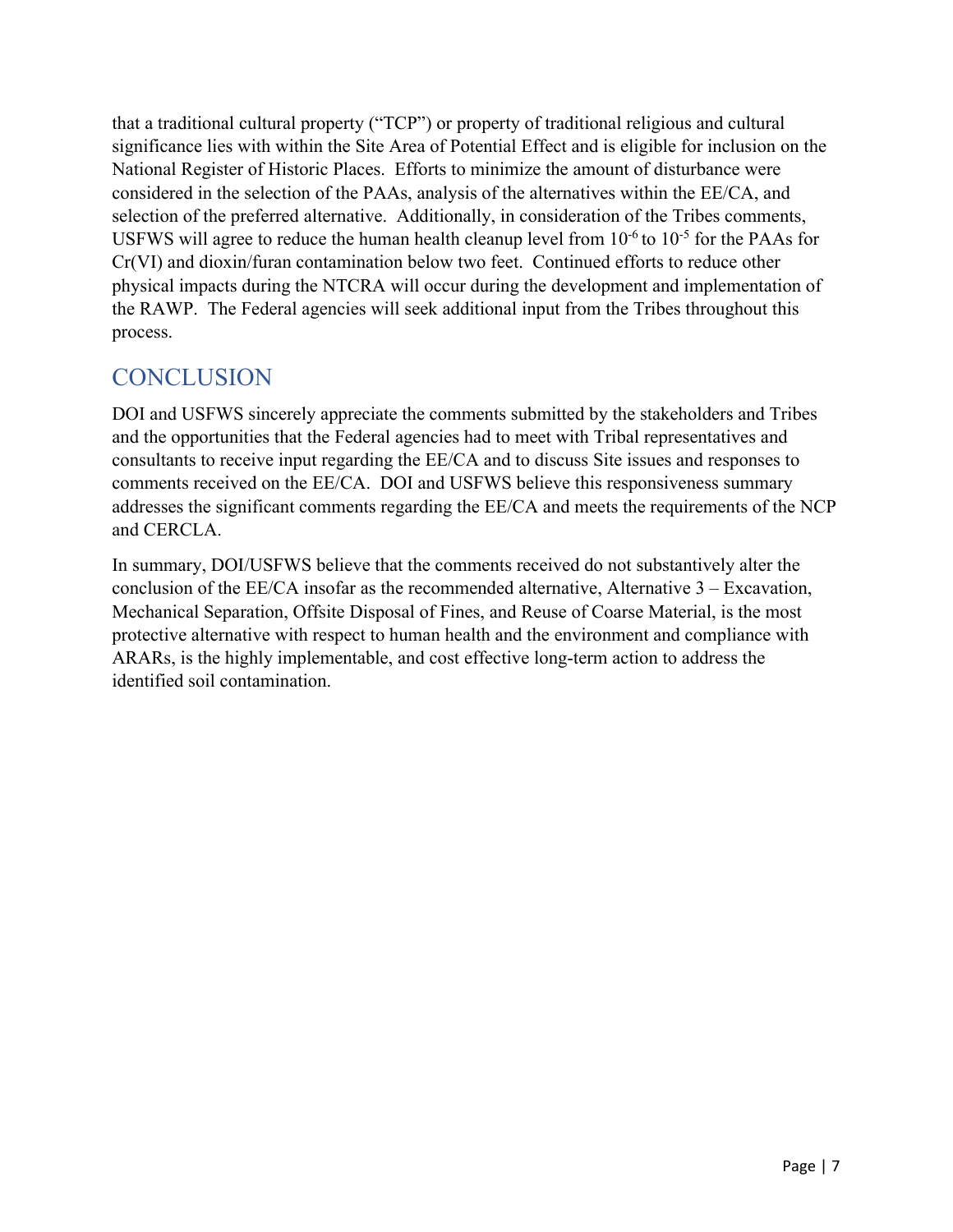| Category                     | Item No.       | <b>Citation</b>                                                                                       | <b>Determination</b>        | <b>Description and Applicability</b>                                                                                                                                                                                                                                                                                                                                                                                                                                                                                                                                                                                                                                                                                                                                                                                                                                                                |
|------------------------------|----------------|-------------------------------------------------------------------------------------------------------|-----------------------------|-----------------------------------------------------------------------------------------------------------------------------------------------------------------------------------------------------------------------------------------------------------------------------------------------------------------------------------------------------------------------------------------------------------------------------------------------------------------------------------------------------------------------------------------------------------------------------------------------------------------------------------------------------------------------------------------------------------------------------------------------------------------------------------------------------------------------------------------------------------------------------------------------------|
| Location-<br><b>Specific</b> | $\mathbf{1}$   | Federal Land Policy and<br>Management Act<br>(FLPMA) (43 USC $\S$<br>1701, et seq.)                   | Applicable                  | In managing public lands, BLM is directed to take any action necessary to prevent unnecessary or<br>undue degradation of the lands. Actions taken on the public land (i.e., BLM-managed land)<br>portions of the Topock Site should provide the optimal balance between authorized resource use<br>and the protection and long-term sustainability of sensitive resources. Figure 2-1 shows property<br>managed by BLM.                                                                                                                                                                                                                                                                                                                                                                                                                                                                             |
|                              | $\overline{2}$ | National Wildlife Refuge<br>System Administration<br>Act (16 USC § 668dd-ee,<br>50 CFR § 27)          | Applicable                  | This Act governs the use and management of the Havasu National Wildlife Refuge portion of the<br>Topock Site. It requires that the USFWS evaluate ongoing and proposed activities and uses to<br>ensure that such activities are appropriate and compatible with the mission of the National Wildlife<br>Refuge System, as well as the specific purposes for which the HNWR was established. Prior to the<br>selection of a removal action by DOI/USFWS, that removal action must be found by the Refuge<br>Manager to be both an appropriate use of the HNWR and compatible with the mission of the<br>HNWR and the Refuge System as a whole. Any removal action proposed to be implemented on<br>the HNWR that was not selected by DOI/USFWS would be subject to the formal appropriate<br>use/compatibility determination process.<br>Portions of the Site are located in the HNWR (Figure 2-1). |
|                              | 3              | Fish and Wildlife<br><b>Conservation Act</b><br>(16 USC §§ 2901-2911)                                 | Relevant and<br>Appropriate | Federal departments and agencies are encouraged to utilize their authority to conserve nongame<br>fish and wildlife and their habitats and assist States in the development of their conservation plans.                                                                                                                                                                                                                                                                                                                                                                                                                                                                                                                                                                                                                                                                                            |
|                              | 4              | Fish and Wildlife<br><b>Coordination Act</b><br>(16 USC § 661-667e)                                   | Applicable                  | This Act requires that any federally-funded or authorized modification of a stream or other water<br>body must provide adequate provisions for conservation, maintenance, and management of<br>wildlife resources and their habitat. Necessary measures should be taken to mitigate, prevent, and<br>compensate for project-related losses of wildlife resources.                                                                                                                                                                                                                                                                                                                                                                                                                                                                                                                                   |
|                              | 5              | <b>National Historic</b><br><b>Preservation Act</b><br>(54 USC § 300101, et<br>seq., 36 CFR Part 800) | Applicable                  | This statute and the implementing regulations require that a federal agency undertaking a removal<br>action at or near historic properties must take into account the effects of such undertaking on the<br>historic properties. The federal agency must determine, based on consultation, if an undertaking's<br>effects would be adverse and seek ways that could avoid, mitigate, or minimize such adverse<br>effects on a National Register eligible property. The agency must then specify how adverse effects<br>will be avoided or mitigated or acknowledge that such effects cannot be avoided or mitigated.<br>Measures to avoid or mitigate adverse effects of any selected removal action that are adopted by<br>the agency through federal consultation must be implemented by the removal action to comply<br>with the National Historic Preservation Act.                             |
|                              |                |                                                                                                       |                             | Properties on and near the Site that are eligible for or listed on the National Register of Historic<br>Places include Native American cultural resources and elements of the historic "built environment."<br>In recognition of this, all removal activities will be conducted in ways that avoid, minimize, or<br>mitigate adverse effects to cultural and historic properties within the Area of Potential Effects in<br>accordance with the Programmatic Agreement (BLM, 2010, as amended 2016), the Cultural and<br>Historic Properties Management Plan (BLM, 2012), the Cultural and Historic Properties Treatment<br>Plan (AE, 2018), and in consultation with the Tribes.                                                                                                                                                                                                                   |

**Table 1. Identified Applicable or Relevant and Appropriate Requirements (ARARs)**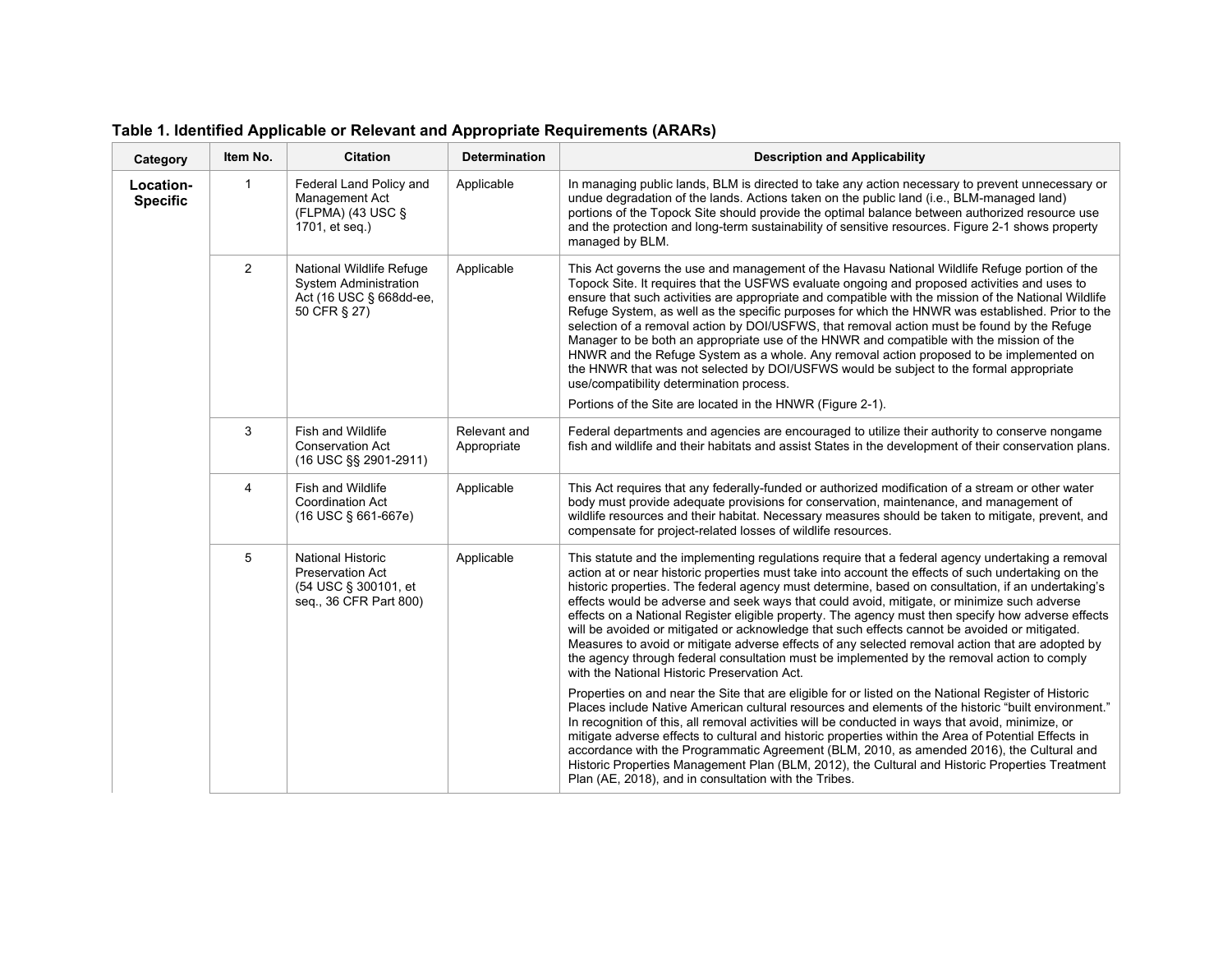| Category | Item No.       | <b>Citation</b>                                                                                            | <b>Determination</b>        | <b>Description and Applicability</b>                                                                                                                                                                                                                                                                                                                                                                                                                                                                                                                                                                                                                                                                                                                                                                                                                            |
|----------|----------------|------------------------------------------------------------------------------------------------------------|-----------------------------|-----------------------------------------------------------------------------------------------------------------------------------------------------------------------------------------------------------------------------------------------------------------------------------------------------------------------------------------------------------------------------------------------------------------------------------------------------------------------------------------------------------------------------------------------------------------------------------------------------------------------------------------------------------------------------------------------------------------------------------------------------------------------------------------------------------------------------------------------------------------|
|          | 6              | National Archaeological<br>and Historical<br>Preservation Act (16 USC<br>§ 469, et seq.)                   | Applicable                  | This statute requires the evaluation and preservation of historical and archaeological data that<br>might otherwise be irreparably lost or destroyed through any alteration of terrain as a result of<br>federal construction projects or a federally licensed activity.                                                                                                                                                                                                                                                                                                                                                                                                                                                                                                                                                                                        |
|          | $\overline{7}$ | Archaeological<br><b>Resources Protection Act</b><br>(16 USC § 470aa-ii, et<br>seq., 43 CFR Part 7)        | Applicable                  | This statute provides for the protection of archeological resources located on public and tribal<br>lands. The Act establishes criteria that must be met for the land manager's approval of any<br>excavation or removal of archaeological resources if a proposed activity involves soil disturbances.                                                                                                                                                                                                                                                                                                                                                                                                                                                                                                                                                         |
|          | 8              | Historic Sites Act (54<br>USC § 320101 et seq., 36<br>CFR Part 65)                                         | Applicable                  | Pursuant to this Act, federal agencies must consider the existence and location of historic sites,<br>buildings, and objects of national significance, using information provided by the National Park<br>Service, to avoid undesirable impacts upon such landmarks. There are no designated historic<br>landmarks within the Site, although Public Law 106-45, 113 Stat. 224 (1999), provides for a<br>cooperative program "for the preservation of the Route 66 corridor" through grants and other<br>measures.                                                                                                                                                                                                                                                                                                                                               |
|          | 9              | Native American Graves<br>Protection and<br>Repatriation Act (25 USC<br>§ 3001 et seq., 43 CFR<br>Part 10) | Applicable                  | This Act regulates the removal and trafficking of human remains and cultural items, including<br>funerary and sacred objects. If removal activities result in the discovery of Native American human<br>remains or related objects, these requirements must be met. Portions of the Site contain<br>archaeological areas that may contain human remains.                                                                                                                                                                                                                                                                                                                                                                                                                                                                                                        |
|          | 10             | Religious Freedom<br>Restoration Act (42 USC<br>§ 2000bb, et seq.)                                         | Relevant and<br>appropriate | Under this Act, the government shall not substantially burden a person's exercise of religion,<br>unless the application of the burden is in furtherance of a compelling government interest, and it is<br>the least restrictive means of furthering that compelling interest. To constitute a "substantial<br>burden" on the exercise of religion, a government action must (1) force individuals to choose<br>between following the tenets of their religion and receiving a governmental benefit or (2) coerce<br>individuals to act contrary to their religious beliefs by the threat of civil or criminal sanctions. If any<br>removal action selected imposes a substantial burden on a person's exercise of religion, it must be<br>in furtherance of a compelling government interest and be the least restrictive means of achieving<br>that interest. |
|          | 11             | American Indian<br>Religious Freedom Act<br>(42 USC § 1996, et seq.)                                       | Relevant and<br>appropriate | This Act requires that the United States protect and preserve for American Indians their inherent<br>right of freedom to believe, express, and exercise their traditional religions.                                                                                                                                                                                                                                                                                                                                                                                                                                                                                                                                                                                                                                                                            |
|          | 12             | Resource Conservation<br>and Recovery Act (42<br>USC § 6901, et seq., 40<br>CFR § 264.18)                  | Applicable                  | These regulations promulgated under RCRA establish Seismic and Floodplain considerations<br>which must be followed for treatment, storage, or disposal facilities constructed, operated, or<br>maintained within certain distances of fault lines and floodplains.<br>Portions of the Topock Site are located on or near a 100-year floodplain.                                                                                                                                                                                                                                                                                                                                                                                                                                                                                                                 |
|          | 13             | Floodplain Management<br>and Wetlands Protection<br>$(40$ CFR § 6.302(a) & (b))                            | Applicable                  | Before undertaking an action, agencies are required to perform certain measures in order to avoid<br>the long- and short- term impacts associated with the destruction of wetlands and the occupancy<br>and modification of floodplains and wetlands.<br>The regulation sets forth requirements as means of carrying out the provisions of Executive Orders<br>11988 and 11990.                                                                                                                                                                                                                                                                                                                                                                                                                                                                                 |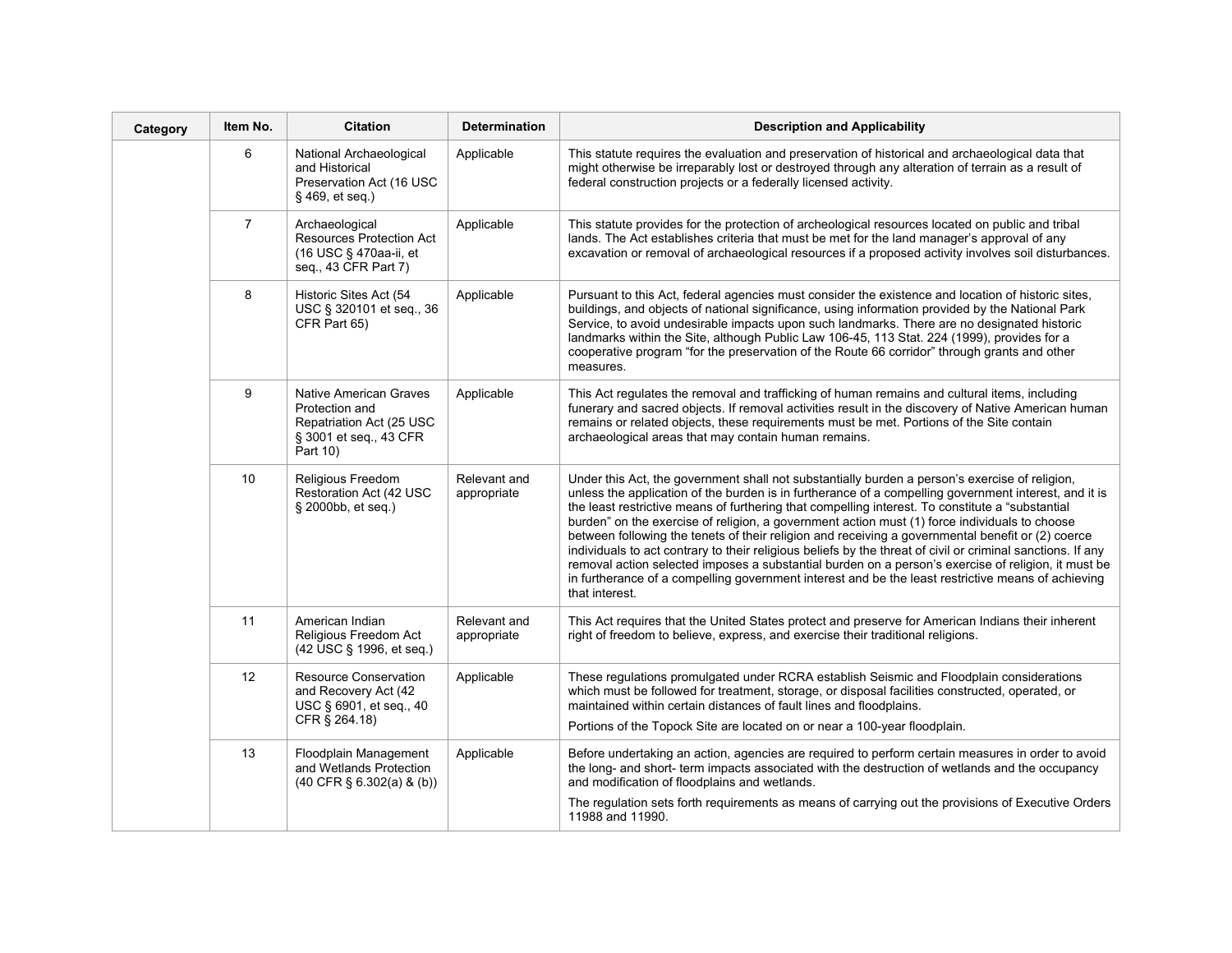| Category                          | Item No. | <b>Citation</b>                                                                                                 | <b>Determination</b>        | <b>Description and Applicability</b>                                                                                                                                                                                                                                                                                                                                                                                                                                                                                                                                                                                                                                                                                                                                                                |
|-----------------------------------|----------|-----------------------------------------------------------------------------------------------------------------|-----------------------------|-----------------------------------------------------------------------------------------------------------------------------------------------------------------------------------------------------------------------------------------------------------------------------------------------------------------------------------------------------------------------------------------------------------------------------------------------------------------------------------------------------------------------------------------------------------------------------------------------------------------------------------------------------------------------------------------------------------------------------------------------------------------------------------------------------|
| <b>Action-</b><br><b>Specific</b> | 14       | Clean Water Act.<br>Stormwater Management<br>(33 U.S.C. § 1342, 40)<br><b>CFR Part 122, 40 CFR</b><br>Part 125) | Relevant and<br>appropriate | These regulations define the necessary reguirements with respect to the discharge of stormwater<br>under the National Pollutant Discharge Elimination System (NPDES) program. These regulations<br>will apply if proposed removal actions disturb more than 1 acre of soil and result in stormwater<br>runoff that comes in contact with any removal activity, or if proposed removal actions involve<br>specified industrial activities. NPDES requirements regulate discharges of pollutants from any<br>point source into waters of the United States.                                                                                                                                                                                                                                           |
|                                   | 15       | <b>Federal Water Pollution</b><br>Control Act (Clean Water<br>Act) (33 USC § 1344, 40<br>CFR § 230.10)          | Applicable                  | This section of the Clean Water Act prohibits certain activities with respect to on-site wetlands and<br>waterways. No discharge of dredged or fill material shall be permitted if there is a practicable<br>alternative to the proposed activity which would have less adverse impact to the aquatic<br>ecosystem.                                                                                                                                                                                                                                                                                                                                                                                                                                                                                 |
|                                   |          |                                                                                                                 |                             | Minimization measures will be implemented to minimize impacts to wetland and non-wetland<br>waters of the United States within the PAAs. All efforts will be taken to avoid jurisdictional<br>resources to the extent practicable. Although the USACE did not provide a list of measures that<br>may be taken to reduce impacts to jurisdictional waters and wetlands for the Topock groundwater<br>remedy, the CDFW requires compliance with Avoidance and Minimization Measures (AMMs) in<br>lieu of a Lake or Streambed Alteration Agreement pursuant to CERCLA Section 121(e) for all work<br>conducted in CDFW jurisdictional washes (CDFW, 2013).                                                                                                                                             |
|                                   |          |                                                                                                                 |                             | Any soil removal action in CDFW jurisdictional washes will adhere to the same AMMs.                                                                                                                                                                                                                                                                                                                                                                                                                                                                                                                                                                                                                                                                                                                 |
|                                   | 16       | <b>Endangered Species Act</b><br>(16 USC § 1531, et seq.,<br>50 CFR Part 402)                                   | Applicable                  | The Endangered Species Act and its implementing regulations makes it unlawful to remove or<br>"take" threatened and endangered plants and animals and protects their habitats by prohibiting<br>certain activities.                                                                                                                                                                                                                                                                                                                                                                                                                                                                                                                                                                                 |
|                                   |          |                                                                                                                 |                             | Examples of endangered species in or around the Topock Site may include, but are not limited to,<br>southwestern willow flycatcher, desert tortoise, Colorado pikeminnow, razorback sucker, and<br>bonytail chub. Removal action selected for the Site will not result in the take of, or adverse impacts<br>to, threatened and endangered species or their habitats, as determined based on consultation with<br>the U.S. Fish and Wildlife Service under section 7 of the Endangered Species Act. Mitigation<br>measures will be implemented in accordance with the Programmatic Biological Assessment<br>(CH2M, 2007b) and the Bird Impact Avoidance and Minimization Plan (BIAMP) (CH2M, 2014d) to<br>avoid project-related risks to endangered species that could result from removal actions. |
|                                   | 17       | <b>Migratory Bird Treaty Act</b><br>(16 USC §§ 703-712)                                                         | Applicable                  | This Act makes it unlawful to "take, capture, kill" or otherwise impact a migratory bird or any nest<br>or egg of a migratory bird. The Havasu National Wildlife Refuge, part of which makes up the<br>Topock Site, was created as a refuge and breeding ground for migratory birds and other wildlife;<br>therefore, there is potential for contact with migratory birds during proposed removal activities.<br>The BIAMP specifies measures to avoid project-related risks to avian wildlife that could result from                                                                                                                                                                                                                                                                               |
|                                   |          |                                                                                                                 |                             | project activities. The BIAMP will be implemented during removal action.                                                                                                                                                                                                                                                                                                                                                                                                                                                                                                                                                                                                                                                                                                                            |
|                                   | 18       | California Code of<br>Regulations (CCR) Title                                                                   | Applicable                  | Title 27 regulates discharges of wastewater to land, including but not limited to, evaporation<br>ponds, percolation ponds, or subsurface leach fields.                                                                                                                                                                                                                                                                                                                                                                                                                                                                                                                                                                                                                                             |
|                                   |          | 27, Environmental<br>Protection                                                                                 |                             | Any disposal of wastewater to the existing TCS evaporation ponds must meet the Waste<br>Discharge Requirements (WDRs) Order No. R7-2018-0022. If it becomes necessary to amend the<br>WDRs for the ponds to accept wastewater from the proposed removal action, a revised Report of<br>Waste Discharge (ROWD) would be required.                                                                                                                                                                                                                                                                                                                                                                                                                                                                    |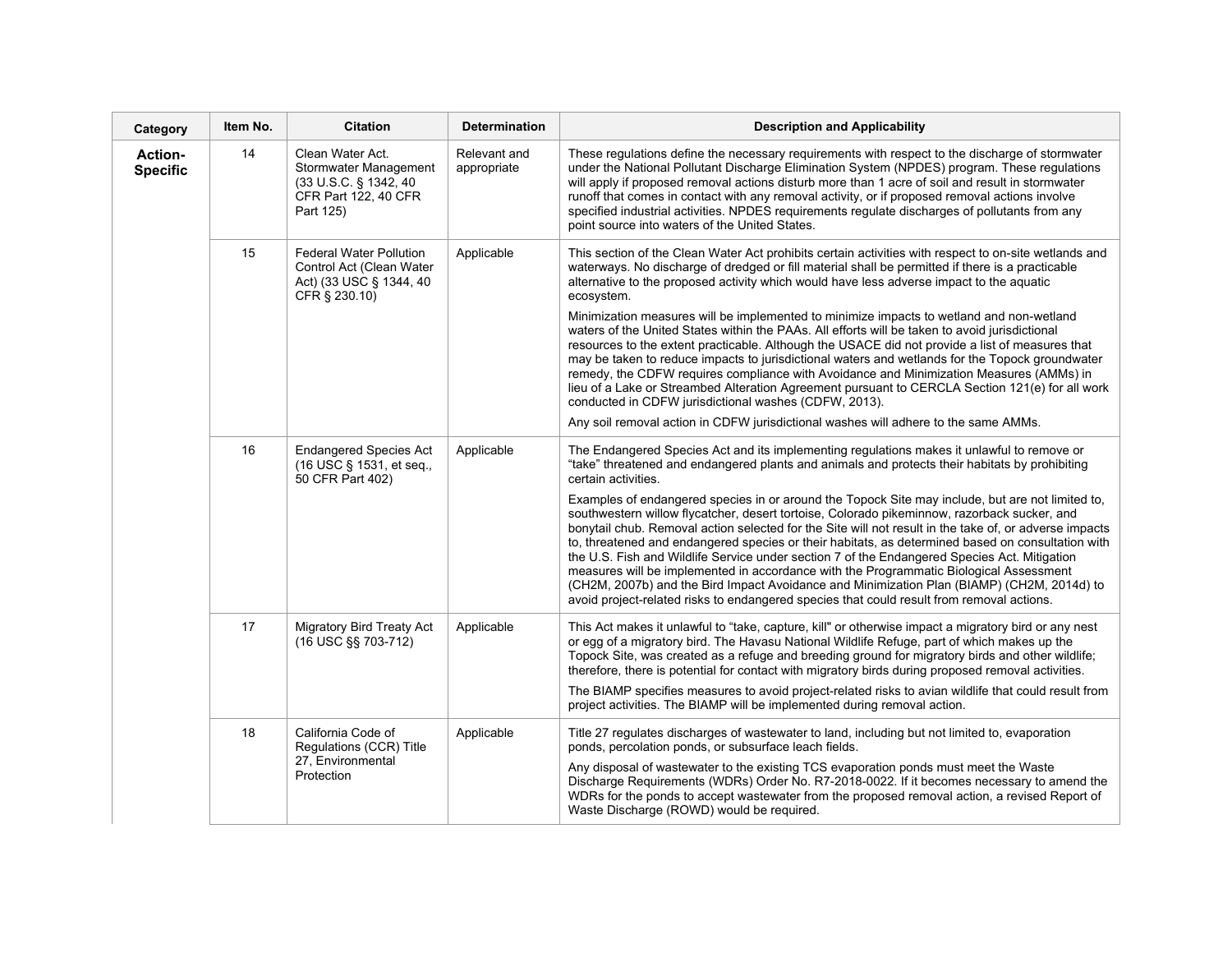| Category | Item No. | <b>Citation</b>                                                                                                    | <b>Determination</b>        | <b>Description and Applicability</b>                                                                                                                                                                                                                                                                                                                                                                                                                                                                                                                                                                                                                                                                                                                                                                                                                                                                                                                                                                                                      |
|----------|----------|--------------------------------------------------------------------------------------------------------------------|-----------------------------|-------------------------------------------------------------------------------------------------------------------------------------------------------------------------------------------------------------------------------------------------------------------------------------------------------------------------------------------------------------------------------------------------------------------------------------------------------------------------------------------------------------------------------------------------------------------------------------------------------------------------------------------------------------------------------------------------------------------------------------------------------------------------------------------------------------------------------------------------------------------------------------------------------------------------------------------------------------------------------------------------------------------------------------------|
|          | 19       | Hazardous Waste Control<br>Law and Regulations (22<br>CCR Division 4.5,<br>Chapters 11, 12, 14, 18)                | Applicable                  | The California Hazardous Waste Control Law and Regulations establish requirements for<br>hazardous waste generators; operators of hazardous waste treatment, storage, or disposal units;<br>and for corrective action taken in response to releases of hazardous waste from requlated units.<br>Hazardous waste generators must determine if their waste is hazardous, manage the waste in<br>accordance to specified requirements for accumulation in tanks and containers, use a hazardous<br>waste manifest for offsite transportation of hazardous waste, send hazardous waste to an<br>appropriately permitted offsite treatment or disposal facility, and retain specified records. These<br>requirements will apply to all hazardous waste generated by onsite remedial activities. Units<br>constructed to treat hazardous waste as part of the remediation must comply with additional<br>operational and closure requirements.<br>The management of excavated or displaced materials will be in accordance with the Groundwater |
|          |          |                                                                                                                    |                             | Remedy Soil Management Plan (CH2M, 2015b).                                                                                                                                                                                                                                                                                                                                                                                                                                                                                                                                                                                                                                                                                                                                                                                                                                                                                                                                                                                                |
|          | 20       | Mohave Desert Air<br><b>Quality Management</b>                                                                     | Applicable                  | This rule sets the standards to minimize fugitive dust emissions from remedial actions. For<br>example,                                                                                                                                                                                                                                                                                                                                                                                                                                                                                                                                                                                                                                                                                                                                                                                                                                                                                                                                   |
|          |          | District, Rule 403 -<br><b>Fugitive Dust</b>                                                                       |                             | • Must take "every reasonable precaution" to minimize dust emissions from soil disturbing<br>activities (e.g., excavation, grading, land clearing).                                                                                                                                                                                                                                                                                                                                                                                                                                                                                                                                                                                                                                                                                                                                                                                                                                                                                       |
|          |          |                                                                                                                    |                             | • Must take "every reasonable precaution" to keep their operations from depositing visible<br>particulate matter on public roadways (clean equipment prior to travel on paved streets, remove<br>any deposited material promptly.                                                                                                                                                                                                                                                                                                                                                                                                                                                                                                                                                                                                                                                                                                                                                                                                         |
|          |          |                                                                                                                    |                             | • If peak winds are less than 25 miles per hour (mph) and 15-minute average wind speed is less<br>than 15 mph:                                                                                                                                                                                                                                                                                                                                                                                                                                                                                                                                                                                                                                                                                                                                                                                                                                                                                                                            |
|          |          |                                                                                                                    |                             | - Must not conduct transport, handling, construction or storage activities that cause fugitive<br>dust that remains visible beyond the property line, and                                                                                                                                                                                                                                                                                                                                                                                                                                                                                                                                                                                                                                                                                                                                                                                                                                                                                 |
|          |          |                                                                                                                    |                             | - Must not cause PM concentrations in excess of 100 micrograms per cubic meter, measured<br>as the difference between upwind and downwind samples collected on high volume<br>samplers at the property line for a minimum of 5 hours.                                                                                                                                                                                                                                                                                                                                                                                                                                                                                                                                                                                                                                                                                                                                                                                                     |
|          | 21       | Requirement for Land<br>Use Covenants (22 CCR<br>§ 67391.1)                                                        | Relevant and<br>Appropriate | This regulation requires appropriate restrictions on use of property in the event that a proposed<br>remedial alternative results in hazardous materials remaining at the property at levels that are not<br>suitable for unrestricted use of the land. This is an ARAR with respect to privately-owned land at<br>the Topock Site.                                                                                                                                                                                                                                                                                                                                                                                                                                                                                                                                                                                                                                                                                                       |
|          |          |                                                                                                                    |                             | A Land Use Covenant and Agreement was made between PG&E and DTSC for PG&E property<br>(APN 0650-161-08) at the Site. Removal action selected for the Site will be conducted in<br>compliance with the Environmental Restrictions of the Covenant.                                                                                                                                                                                                                                                                                                                                                                                                                                                                                                                                                                                                                                                                                                                                                                                         |
|          | 22       | Clean Air Act (42 USC §§<br>7401, et seq.)<br><b>National Ambient Air</b><br>Quality Standards (40<br>CFR $\S$ 50) | Relevant and<br>Appropriate | These ambient air quality standards define levels of air quality to protect the public health. National<br>Ambient Air Quality Standards are not enforceable in and of themselves, but they may be used as<br>guidance if removal activities create potential air quality impacts.                                                                                                                                                                                                                                                                                                                                                                                                                                                                                                                                                                                                                                                                                                                                                        |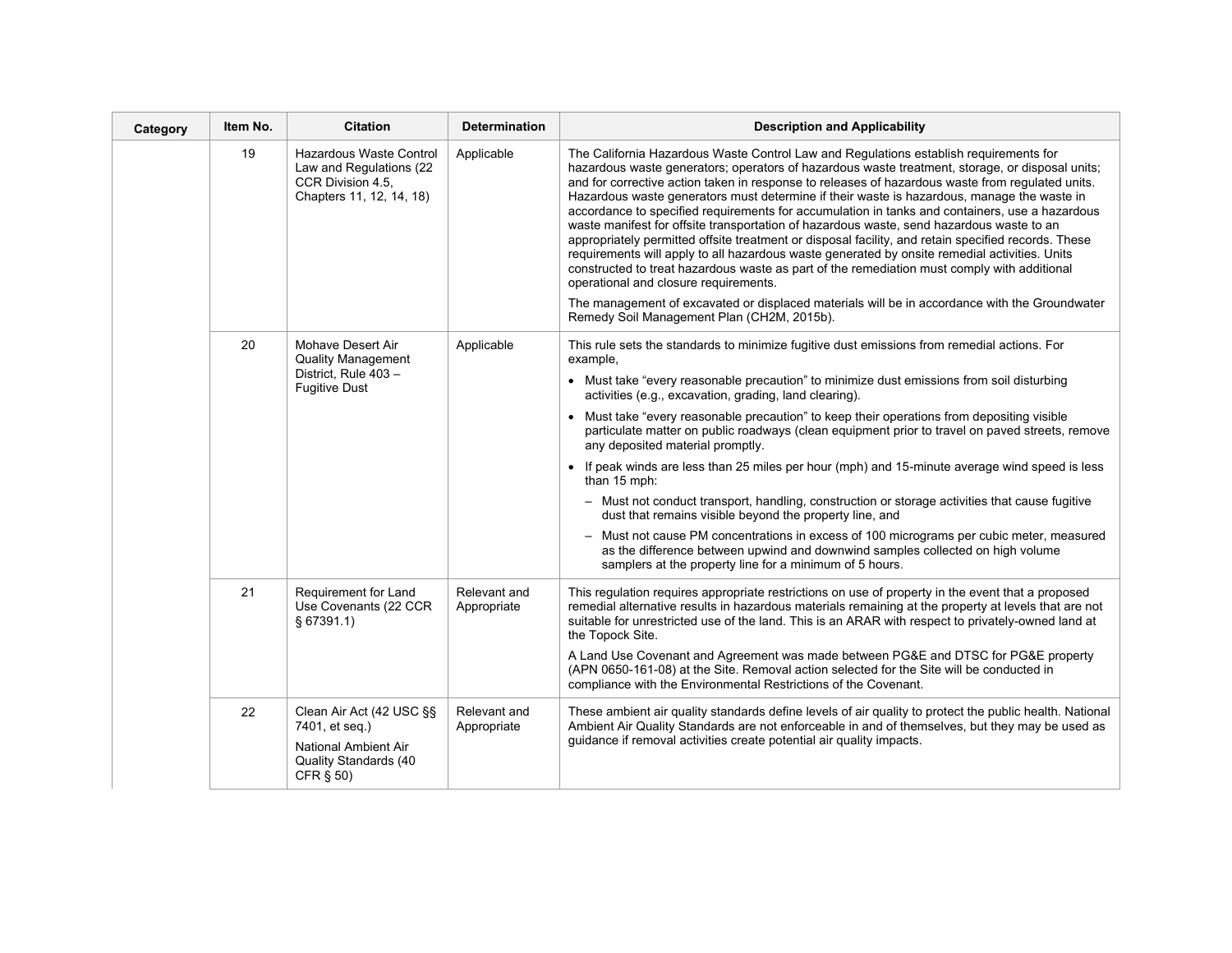| Category | Item No. | <b>Citation</b>                                                                   | <b>Determination</b> | <b>Description and Applicability</b>                                                                                                                                                                                     |
|----------|----------|-----------------------------------------------------------------------------------|----------------------|--------------------------------------------------------------------------------------------------------------------------------------------------------------------------------------------------------------------------|
|          | 23       | Federal Noxious Weed<br>Act of 1974 Public Law<br>93-629 (7 USC 2801, et<br>seq.) | Applicable           | Requires the use of integrated management systems to control or contain undesirable plant<br>species. Applicable to on-Site response activities to control, eradicate, or prevent or retard the<br>spread of such weeds. |

**Notes:** 

AMM = Avoidance and Minimization Measures ARAR = applicable or relevant and appropriate requirements

BIAMP = Bird Impact Avoidance and Minimization Plan

BLM = U.S. Bureau of Land Management

CCR = California Code of Regulations

CERCLA = Comprehensive Environmental Response, Compensation, and Liability Act

CFR = Code of Federal Regulations

COPC = constituent of potential concern

CrVI – hexavalent chromium

DOI = U.S. Department of the Interior

DTSC = California Department of Toxic Substance Control

ECV = ecological comparison values

ESL = environmental screening level

FLPMA = Federal Land Policy and Management Act

HERO = DTSC Human and Ecological Risk Office HHRA = human health and risk assessment

HNWR = Havasu National Wildlife Refuge

mph = miles per hour

NCP = National Oil and Hazardous Substance Pollution Contingency Plan

NPDES = National Pollutant Discharge Elimination System

PAH = polycyclic aromatic hydrocarbons

PG&E = Pacific Gas and Electric Company

RBRG = risk-based remediation goals

RCRA = Resource Conservation and Recovery Act

ROWD = Report of Waste Discharge

TBC = to-be-considered

TCS = Topock Compressor Station TEQ = toxicity equivalent

USC = U.S. Code

USEPA = U.S. Environmental Protection Agency

USFWS = U.S. Fish and Wildlife Service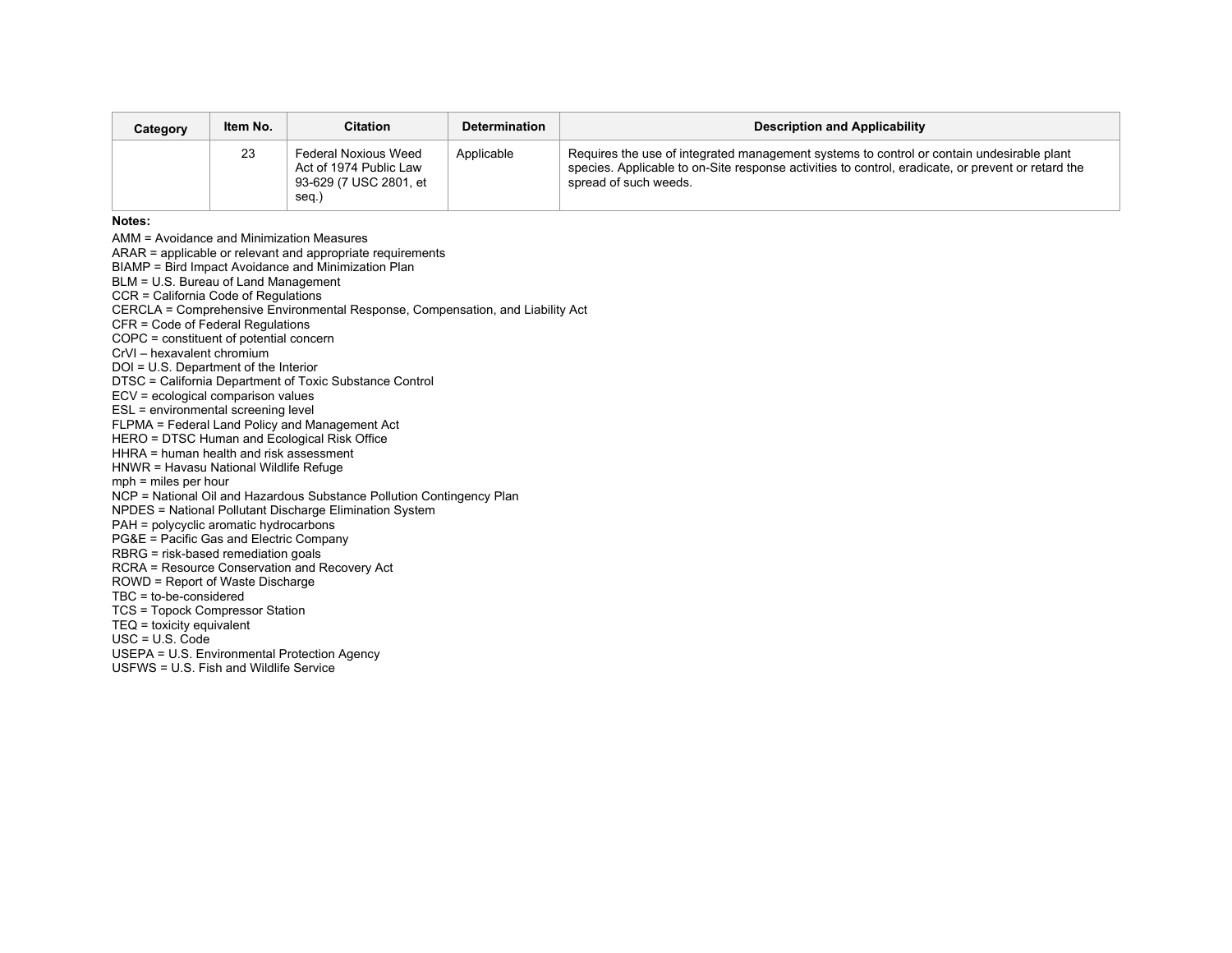| Category                            | Item No.        | <b>Citation</b>                                                                                                                                       | <b>Description and Applicability</b>                                                                                                                                                                                                                                                                                                                                                                                                                                               |
|-------------------------------------|-----------------|-------------------------------------------------------------------------------------------------------------------------------------------------------|------------------------------------------------------------------------------------------------------------------------------------------------------------------------------------------------------------------------------------------------------------------------------------------------------------------------------------------------------------------------------------------------------------------------------------------------------------------------------------|
| <b>Chemical-</b><br><b>Specific</b> | $\mathbf{1}$    | Risk-Based Remediation Goals (RBRGs) for<br>Risk Drivers in Soil at Topock Site a                                                                     | Final Human Health and Ecological RBRGs were estimated for two significant contributors to soil<br>risks at the Topock Site, namely total chromium, CrVI, copper, and dioxin/furan TEQ.                                                                                                                                                                                                                                                                                            |
|                                     | $\overline{2}$  | Risk-Based Concentrations (RBCs) for Soil<br>Management Purposes <sup>a</sup>                                                                         | Final Human Health and Ecological RBCs were estimated for purposes of soil management at the<br>Topock Site.                                                                                                                                                                                                                                                                                                                                                                       |
|                                     | 3               | Soil Ecological Comparison Values (ECVs) <sup>b</sup>                                                                                                 | Soil ECVs were developed for Topock COPCs (metals and polycyclic aromatic hydrocarbons<br>[PAHs]) using both lowest observed adverse effect levels or concentrations and no-adverse effect<br>levels or concentrations based on target toxicity values (i.e., values below which no unacceptable<br>risk is expected) for the protection of the ecological receptors at the PG&E Topock Site based on<br>the representative receptors selected for the ecological risk assessment. |
|                                     | 4               | Ambient or Background Soil Concentrations at<br>Topock Site c,d,e                                                                                     | Ambient or background levels of inorganic chemicals in soils in/around the PG&E Topock Site<br>were calculated to assist in remedial planning, risk assessment, as well as remedial and soil<br>management decision making.                                                                                                                                                                                                                                                        |
|                                     | 5               | DTSC HHRA Note Number 2, Dioxin-TEQ Soil<br>Remediation Goals for Sites in California <sup>f</sup>                                                    | The DTSC Human and Ecological Risk Office (HERO) recommends the following remedial goal for<br>soils contaminated by dioxins and dioxin like-compounds:<br>• Dioxins/furans TEQ Humans - 50 ng/kg                                                                                                                                                                                                                                                                                  |
|                                     | 6               | DTSC HHRA Note Number 3, DTSC-modified<br>Screening Levels <sup>9</sup>                                                                               | The DTSC HERO HHRA Note Number 3 presents recommended screening levels for constituents<br>in soil, tap water, and ambient air.                                                                                                                                                                                                                                                                                                                                                    |
|                                     | $\overline{7}$  | <b>USEPA</b> "Regional Screening Levels for<br>Chemical Contaminants at Superfund Sites" h                                                            | Establishes comparison values for residential and commercial/industrial exposures to soil, air, and<br>tap water for screening chemicals at Superfund sites.                                                                                                                                                                                                                                                                                                                       |
|                                     | 8               | San Francisco Bay Regional Water Quality<br><b>Control Board Environmental Screening</b><br>Levels for residential direct exposure                    | Conservative screening levels for chemicals found at sites with contaminated soil and<br>groundwater. These levels are intended to help expedite the identification and evaluation of<br>potential environmental concerns at contaminated sites. ESLs address a range of media (soil,<br>groundwater, soil gas, and indoor air) and a range of concerns (e.g., impacts to drinking water,<br>vapor intrusion, and impacts to aquatic habitat).                                     |
|                                     | 9               | Occupational Safety and Health Act (29 U.S.<br>Code (USC) § 651, et seq.; 29 CFR §<br>1910.1026)                                                      | Sets standards for workers engaged in activities associated with remedial actions under the<br>National Contingency Plan, including occupational exposure to hexavalent chromium. Pursuant to<br>the NCP preamble, Occupational Safety and Health Act standards are not ARARs but may be<br>included as TBCs.                                                                                                                                                                      |
| Location-<br><b>Specific</b>        | 10 <sup>°</sup> | U.S. Department of Interior, Bureau of Land<br>Management, Approved Resource<br>Management Plan and Final Environmental<br>Impact Statement, May 2007 | The Resource Management Plan provides further direction on how FLPMA requirements will be<br>satisfied.                                                                                                                                                                                                                                                                                                                                                                            |
|                                     | 11              | Executive Order 8647 (6 CFR 593)                                                                                                                      | This Executive Order establishes the HNWR for the primary purpose of providing migratory bird<br>habitat. Any response action selected must be appropriate and compatible with this purpose, as<br>determined by the Refuge Manager.                                                                                                                                                                                                                                               |
|                                     | 12              | Appropriate Use Policy<br>603 FW 1                                                                                                                    | This policy elaborates on the appropriate uses of a National Wildlife Refuge, ensuring that such<br>uses contribute to fulfilling the specific refuge's purposes and the National Refuge System's<br>mission.                                                                                                                                                                                                                                                                      |
|                                     | 13              | <b>Compatibility Policy</b><br>603 FW 2                                                                                                               | This policy specifies the guidelines for determining the compatibility of proposed uses of a National<br>Wildlife Refuge. This determination is done once a proposed use is deemed appropriate.                                                                                                                                                                                                                                                                                    |

**Table 2. Other Advisories, Criteria, or Guidance To Be Considered (TBCs)**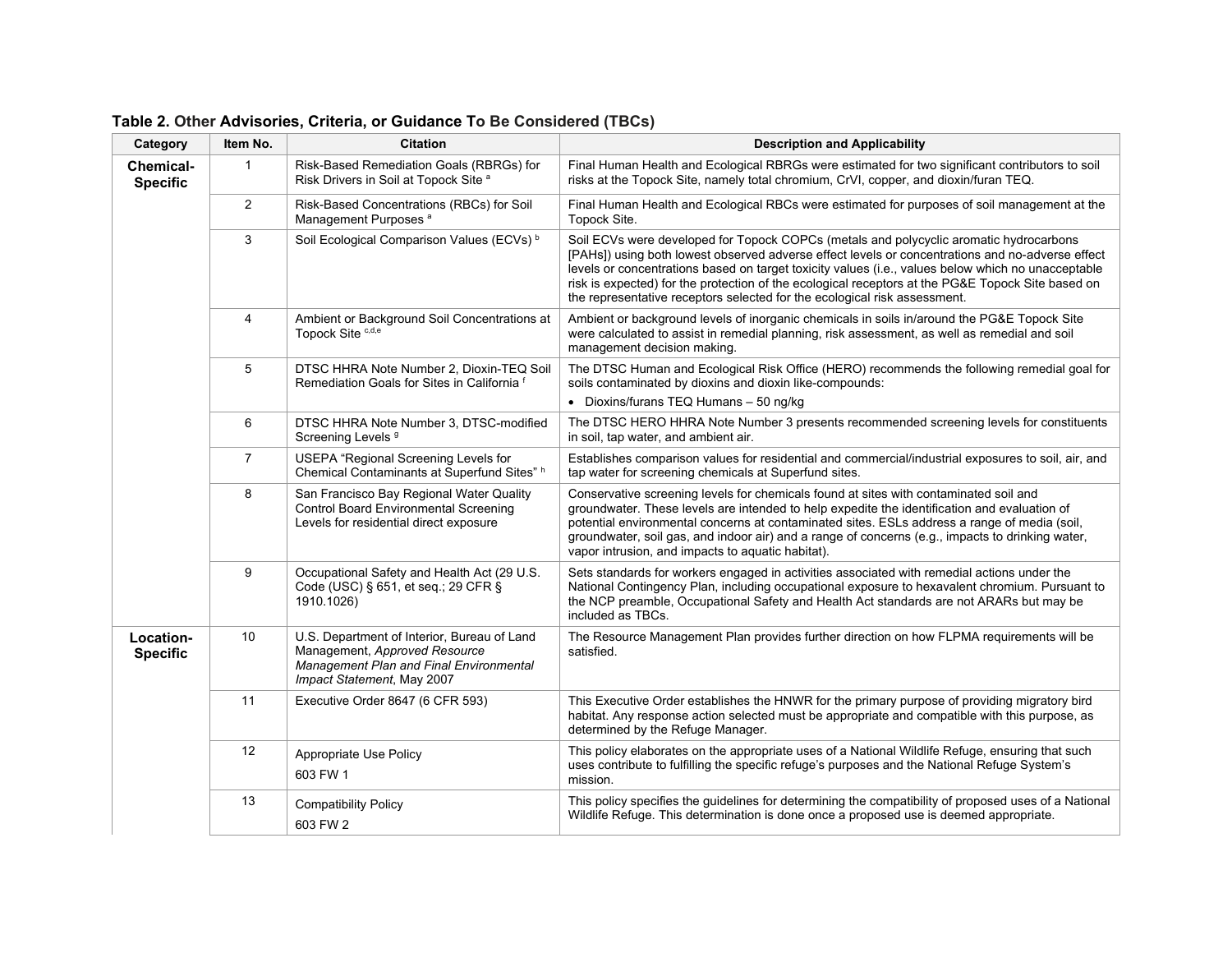| Category | <b>Citation</b><br>Item No. |                                                                                                                                                                                                                                                                                                                                                                 | <b>Description and Applicability</b>                                                                                                                                                                                                                                                                                                                                                                                                                                                                                                                                                                                                                                                                                                                                                                                                                                                         |
|----------|-----------------------------|-----------------------------------------------------------------------------------------------------------------------------------------------------------------------------------------------------------------------------------------------------------------------------------------------------------------------------------------------------------------|----------------------------------------------------------------------------------------------------------------------------------------------------------------------------------------------------------------------------------------------------------------------------------------------------------------------------------------------------------------------------------------------------------------------------------------------------------------------------------------------------------------------------------------------------------------------------------------------------------------------------------------------------------------------------------------------------------------------------------------------------------------------------------------------------------------------------------------------------------------------------------------------|
|          | 14                          | Lower Colorado River National Wildlife<br>Refuges, Comprehensive Management Plan<br>$(1994 - 2014)$                                                                                                                                                                                                                                                             | The Comprehensive Management Plan provides further direction on how compliance with the<br>National Wildlife Refuge System Administration Act, as amended, shall be achieved.                                                                                                                                                                                                                                                                                                                                                                                                                                                                                                                                                                                                                                                                                                                |
|          | 15                          | Programmatic Agreement and Amendment<br>among the Bureau of Land Management,<br>Arizona Historic Preservation Officer,<br>California State Historic Preservation Officer,<br>and the Advisory Council on Historic<br>Preservation for the Topock Remediation<br>Project in San Bernardino County, California<br>and Mohave County, Arizona (BLM, 2010,<br>2016) | The Programmatic Agreement (PA) is a Topock-specific document that requires the Federal<br>Agencies, in consultation with the Tribes, State Historic Preservation Offices of Arizona and<br>California, Advisory Council on Historic Preservation, PG&E, and other interested parties to ensure<br>that PG&E shall conduct all removal activities in ways that avoid, minimize, or mitigate adverse<br>effects to cultural and historic properties within the Area of Potential Effects (APE) to the maximum<br>extent practicable. In addition, the Federal Agencies will ensure that PG&E shall restore the areas<br>affected by all removal activities to the conditions existing prior to the removal to the extent<br>practicable. During a removal action, the Discovery Protocol (Stipulations IX(A)-(D)) and the<br>Monitoring Protocol (Appendix C) of the PA shall be implemented. |
|          |                             |                                                                                                                                                                                                                                                                                                                                                                 | In addition, Tribal access to areas within the APE for religious, cultural, or spiritual purposes shall<br>be implemented in accordance with the Tribal Access Plan for lands under federal management<br>and with the Access Plan for the lands not under federal management.                                                                                                                                                                                                                                                                                                                                                                                                                                                                                                                                                                                                               |
|          | 16                          | Cultural and Historic Properties Management<br>Plan, PG&E Topock Compressor Station,<br>Needles, California (BLM, 2012)                                                                                                                                                                                                                                         | The CHPMP is a Topock-specific document prepared under the PA that specifies measures to<br>avoid or mitigate adverse effects to cultural and historic properties within the APE. PG&E shall<br>conduct all removal activities in compliance with these specified measures.                                                                                                                                                                                                                                                                                                                                                                                                                                                                                                                                                                                                                  |
|          | 17                          | Draft Cultural and Historic Property Treatment<br>Plan for the Topock Compressor Station<br>Groundwater Remediation Project, San<br>Bernardino County, California and Mojave<br>County, Arizona (AE, 2018)                                                                                                                                                      | The Cultural and Historic Property Treatment Plan is a Topock-specific document prepared under<br>the PA that identifies measures to avoid, minimize, or mitigate adverse effects to the maximum<br>extent practicable on the Topock Maze, the Traditional Cultural Property, and individual sites that<br>have been determined eligible for listing on the National Register of Historic Places (NRHP), such<br>as the trail site (CA-SBR-29943). PG&E shall implement the Treatment Plan contemporaneously<br>with all removal activities. All unevaluated sites are treated as eligible for the NRHP and shall be<br>avoided to the maximum extent practicable. In accordance with the PA, should unanticipated<br>adverse effects occur as a result of a removal action, the Treatment Plan shall be modified to<br>include measures to minimize or mitigate the adverse effects.        |
|          | 18                          | National Register Bulletin 38                                                                                                                                                                                                                                                                                                                                   | Guidelines for evaluating and documenting traditional cultural properties.                                                                                                                                                                                                                                                                                                                                                                                                                                                                                                                                                                                                                                                                                                                                                                                                                   |
|          | 19                          | <b>Preservation Brief 36</b>                                                                                                                                                                                                                                                                                                                                    | Guidelines for planning, treating, and managing historic landscapes.                                                                                                                                                                                                                                                                                                                                                                                                                                                                                                                                                                                                                                                                                                                                                                                                                         |
|          | 20                          | Executive Order 11593                                                                                                                                                                                                                                                                                                                                           | This Order directs the Federal Agencies to initiate measures for the protection and enhancement<br>of the cultural environment. These measures include assuring that steps are taken to make<br>records, drawings, and/or maps and have such items deposited in the Library of Congress when,<br>as the result of a federal action, a property listed on the National Register of Historic Places is to<br>be substantially altered.                                                                                                                                                                                                                                                                                                                                                                                                                                                         |
|          | 21                          | Executive Order 13175                                                                                                                                                                                                                                                                                                                                           | Federal Agencies are to conduct regular and meaningful consultation and collaboration with tribal<br>officials in the development and implementation of federal policies that have tribal implications.                                                                                                                                                                                                                                                                                                                                                                                                                                                                                                                                                                                                                                                                                      |
|          | 22                          | Executive Order 12898                                                                                                                                                                                                                                                                                                                                           | Federal agencies shall conduct "activities that substantially affect human health or the<br>environment, in a manner that ensures that such programs, policies, and activities do not have the<br>effect of excluding persons (including populations) from participation in, denying persons (including<br>populations) the benefits of, or subjecting persons (including populations) to discrimination under<br>such programs, policies, and activities, because of their race, color, or national origin."                                                                                                                                                                                                                                                                                                                                                                                |